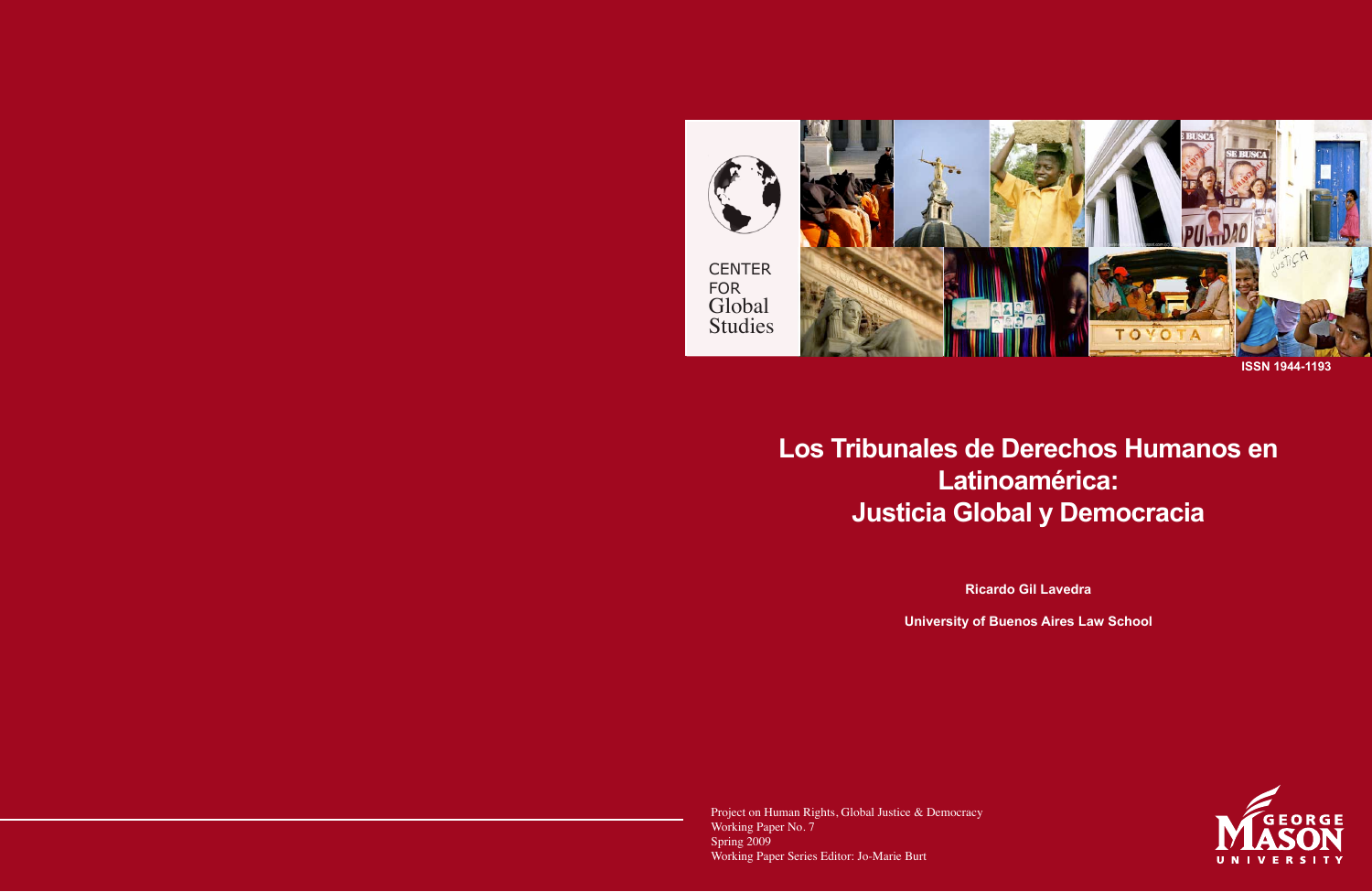# *FOREWORD*

*Over the course of the past year, former Peruvian president Alberto Fujimori has sat, three days a week, in front of a panel of three Supreme Court justices tasked with determining his responsibility in a series of grave human rights violations committed during his ten-year administration (1990-2000).*

*Few Peruvians imagined such a trial was ever possible. Fujimori fled Peru in November 2000, amidst explosive corruption scandals. Upon his arrival in Japan, the birthplace of his parents, he was provided protection by top political authorities and was quickly granted Japanese citizenship, effectively shielding him from the risk of extradition to Peru.*

*But events took a new turn in November 2005, when Fujimori left his safe haven in Japan for Chile. In what international law scholar Naomi Roht-Arriaza has referred to as "the age of human rights," this was a critical miscalculation. Instead of launching a bid for the presidency in Peru's 2006 elections, Fujimori instead found himself under arrest in Chile. The Peruvian state prepared an extradition request, and in September 2007, after a long and complex process, the Chilean Supreme Court approved Fujimori's extradition. Within days the former president was returned to Peru, and on December 10, 2007, his trial for human rights violations began.*

*Domestic prosecutions of heads of state for human rights crimes are extremely rare in any country. And Peru may seem an especially unlikely place for such a high-profile trial to unfold. Fujimori remains quite popular among certain segments of the Peruvian public. The judiciary historically has been held in low esteem by Peruvian citizens. Key figures in the present-day political establishment, including the current president, vicepresident, and key opposition figures, have their own reasons for being wary of possible prosecutions for human rights violations in the future. Yet, in a striking display of impartiality and professionalism, the tribunal overseeing the prosecution of the former president has been a model of fairness, fully protecting the due process rights of the accused. Regardless of the outcome, the trial of Fujimori demonstrates that with sufficient political will, domestic tribunals can prosecute high-level public officials who commit or order the commission of grave human rights violations.*

*Impunity has long characterized Latin American societies emerging from years of authoritarian rule and/or internal conflict, but today numerous Latin American countries are making great strides in bringing to justice those who committed or ordered the commission of grave violations of human rights. To highlight and analyze this welcome development, the Center for Global Studies at George Mason University, the Washington Office on Latin America (WOLA) and the Instituto de Defensa Legal (IDL) joined forces to draw attention to the Fujimori trial, as well as the other human rights tribunals underway in parts of Latin America today.*

*Mason, WOLA and IDL organized a conference series to examine human rights trials in Latin America. The first conference, entitled Los culpables por violación de derechos*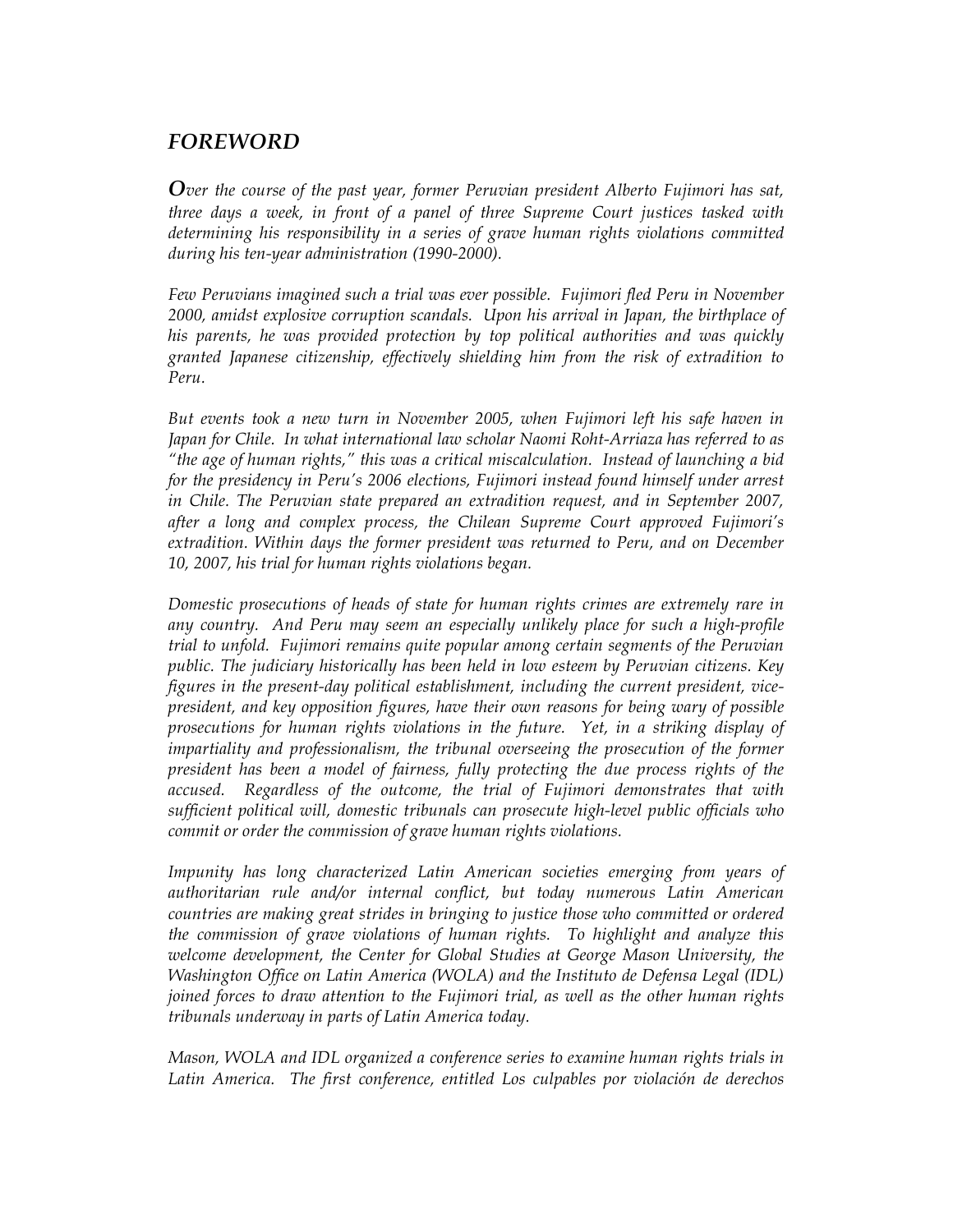*humanos, took place in Lima, Peru, June 25-26, 2008. It convened key experts in international human rights law, as well as judges, lawyers, scholars and human rights activists from across the region, to analyze the Fujimori trial in comparative perspective. (A rapporteur's report for this conference is available online at: <www.justiciaviva.org.pe/nuevos/2008/agosto/07/seminario\_culpables.pdf >.)*

*A second conference took place in Washington, D.C., on October 2, 2008, at the Carnegie Endowment for International Peace. Several participants from the Lima conference were joined by human rights activists, lawyers, judges and scholars from across the region to*  examine the Fujimori trial as well as other human rights tribunals underway in *Argentina, Chile, Uruguay, and Guatemala. The result is a rich multidisciplinary look at a new moment in Latin America's history, in which impunity and forgetting is giving way to processes of accounting for crimes of the past through domestic tribunals, one piece of a broader process of coping with the difficult legacies of the authoritarian and violent past. (A rapporteur's report for this conference is available online at: <http://cgs.gmu.edu/publications/hjd/OSI2009RappReport.pdf>.)*

*This working paper series is based on the Washington conference on human rights tribunals in Latin America. Select panelists have prepared incisive analyses of this new trend in transitional justice in the region. Several of the papers analyze the Fujimori trial, offering legal, activist, and scholarly perspectives on the trial of Peru's former head of state. Others examine trends in other countries, including Argentina, Chile, and Guatemala, that have also sought to promote prosecutions for human rights violations. Collectively the papers reveal the strides Latin America has made in its efforts to combat impunity and promote the rule of law and democratic governance. Though obstacles remain, as several conference participants indicated, these efforts represent a key departure from the past, and merit careful scrutiny by policymakers, scholars, and the human rights community.* 

*We would like to especially thank the Latin American Program at Open Society Institute, in particular Victoria Wigodsky, which made this conference series as well as the publication of this paper series possible. We also thank Arnaud Kurze at CGS/Mason for his capable assistance during all stages of this project and in particular of the preparation of this working paper series.*

*Jo-Marie Burt Center for Global Studies, George Mason University March 2009*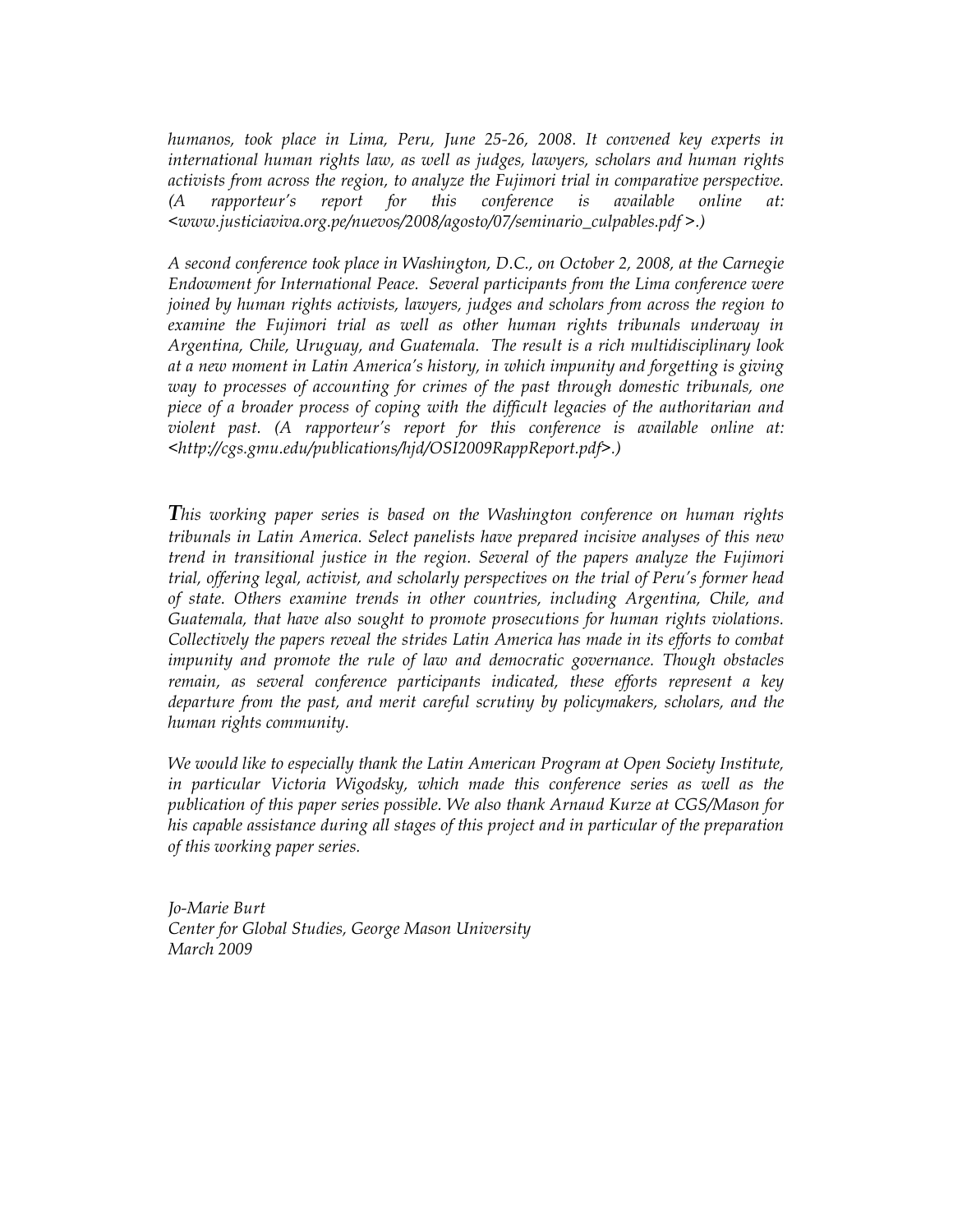© 2009 Ricardo Gil Lavedra © 2009 Center for Global Studies

This working paper series is based on an international symposium, "Human Rights Tribunals in Latin America: The Fujimori Trial in Comparative Perspective." Select panelists have prepared incisive analyses of new trends in transitional justice in the region. The conference was organized by the Center for Global Studies at George Mason University, the Washington Office on Latin America, and the Instituto de Defensa Legal on October 2, 2008 in Washington, D.C., and funded with the generous support of the Open Society Institute.

The Center for Global Studies at George Mason University was founded to promote multidisciplinary research on globalization. The Center comprises more than 100 associated faculty members whose collective expertise spans the full range of disciplines. The Center sponsors CGS Working Groups, publishes the Global Studies Review, and conducts research on a broad range of themes.

WEB: cgs.gmu.edu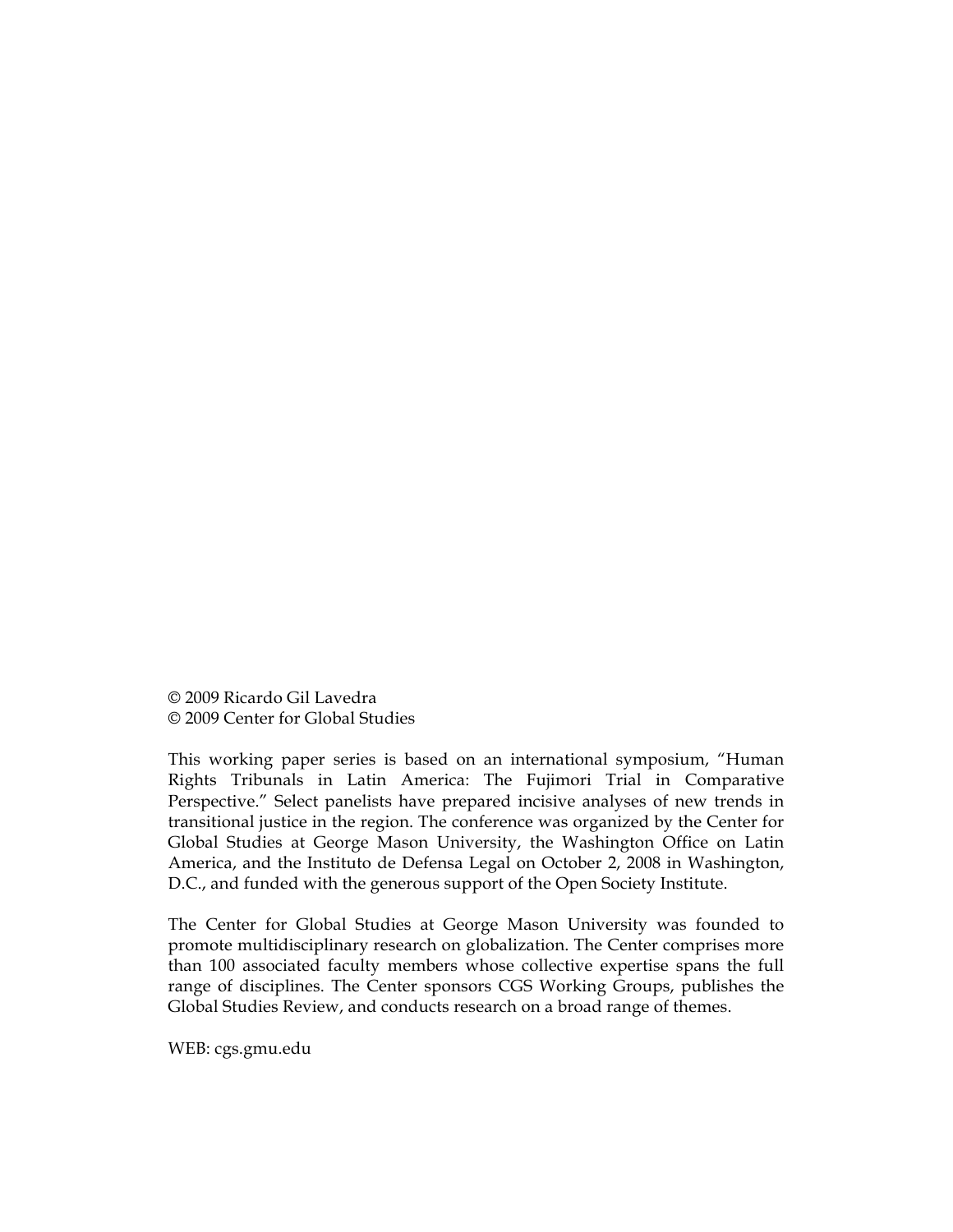# **Los Tribunales de Derechos Humanos en Latinoamérica: Justicia Global y Democracia**

## Por Ricardo Gil Lavedra\*

#### **1. LA PARADOJA DE LA DEMOCRACIA**

La discusión acerca de los mejores modos para saldar las cuentas de un pasado sangriento, se ha introducido en el proceso de recuperación de la democracia en los países de la región. En muchos de ellos se han producido graves violaciones a los derechos humanos y todos están tratando de afianzar el sistema democrático. Por ello, no resulta ociosa la reflexión respecto del papel que desempeñan los tribunales de justicia en ese marco, es decir si la realización de juicios donde se establezca la responsabilidad penal de los autores de esos hechos contribuye o no a la consolidación de la democracia.

Hay que partir de una circunstancia paradojal. Según las mediciones realizadas por la organización civil chilena Latinobarómetro, el 55% de la población de la región en el año 2007 manifestaba su apoyo a la democracia, pero sólo el 37% estaba satisfecho sus resultados.1

Seguramente ello obedece a la enorme dificultad que han tenido los gobiernos para concretar los ideales que justifican la democracia, que no se agotan en elegir libremente a representantes en comicios competitivos, sino que éste es el medio que posibilitará mejorar la calidad de vida del pueblo, es decir, asegurar a la

 <sup>\*</sup> Ricardo Gil Lavedra is a lawyer and professor at the University of Buenos Aires Law School. Dr. Gil Lavedra was a member of the Supreme Court tribunal that prosecuted the military junta that govered Argentina during the 1976-83 military dictatorship. He has served as Vice-Chairman of the United Nations Committee against Torture and ad-hoc Judge of the Inter-American Court of Human Rights. Dr. Gil Lavedra has served as Minister of Justice and Human Rights and Associate Supreme Court Justice, and as Judge of the Federal Chamber of Appeals of the City of Buenos Aires. He has published several articles in criminal and constitutional law and has lectured on criminal and constitutional law and human rights in Argentina and abroad.

<sup>1</sup> Conf. www.latinobarometro.org.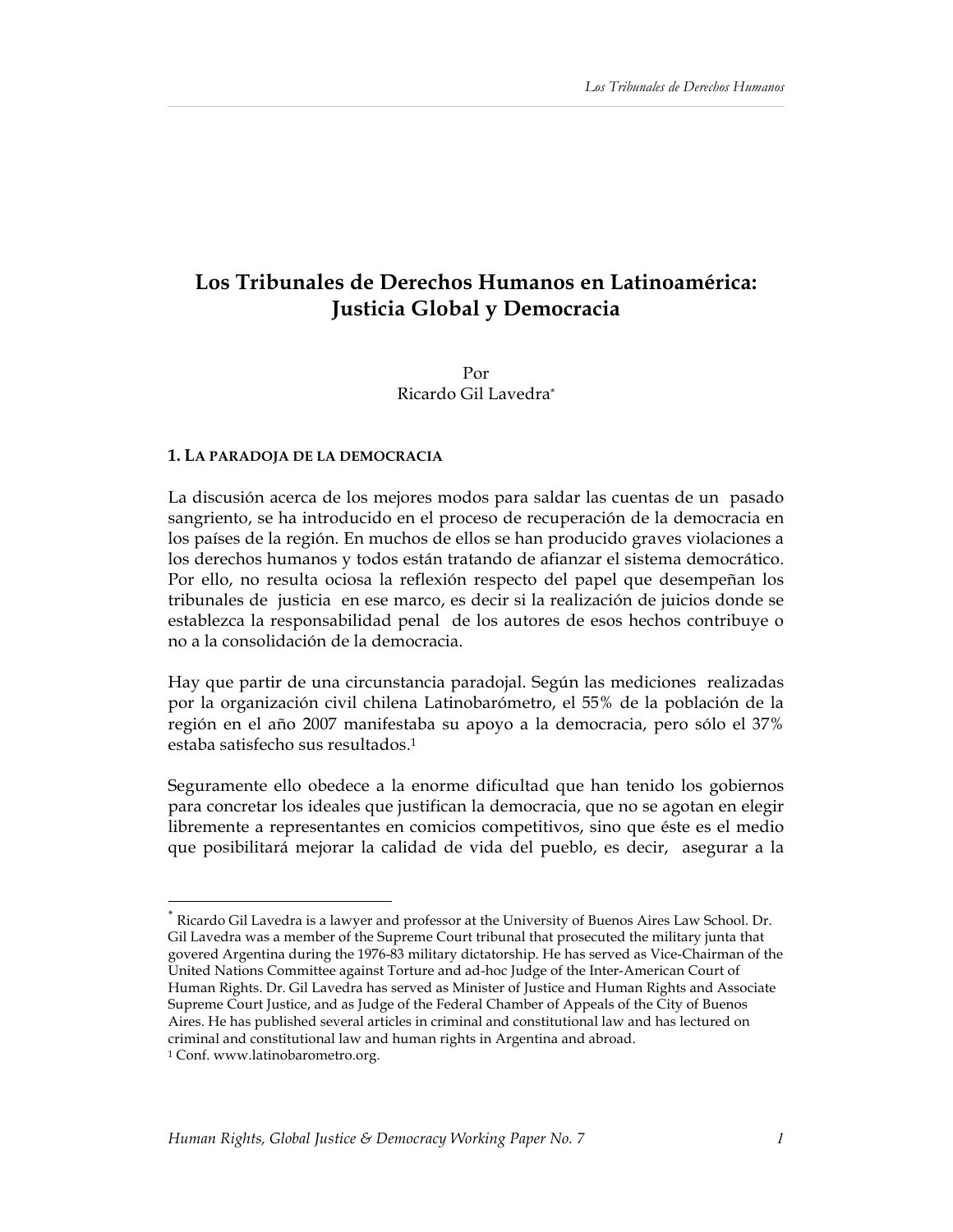población un mínimo goce de derechos y de acceso a los bienes públicos, esto es, garantizar un mínimo de igualdad.

Hasta el presente ello no ha ocurrido. Latinoamérica es la región más violenta y una de las más desiguales del planeta. Exhibe un desigual acceso a la educación y a la salud, una muy baja competitividad frente a otros países, indignantes índices de corrupción y una baja densidad legal. Escaso apego a la ley y una utilización patrimonialista de los dineros públicos.

En ese contexto, cabe preguntarse entonces la influencia de los procesos de justicia por violaciones a los derechos humanos. En el análisis, me circunscribiré a describir brevemente el caso argentino, no sólo porque es el que se supone que conozco en alguna medida, sino también porque su evolución ha tenido tal variedad de circunstancias que presenta todas las facetas de las respuestas posibles a la cuestión, justicia, verdad, reparación, olvido y perdón.

#### **2. MUCHA VERDAD Y LOS JEFES AL BANQUILLO**

El gobierno que asumió en la Argentina en diciembre de 1983, el del Dr. Raúl Alfonsín, fue el primero de la región que se encontró en la necesidad de dar una respuesta a los crímenes de una dictadura saliente. La Argentina arrastraba una fuerte inestabilidad institucional, pues a partir del año 1930 se fueron sucediendo distintos gobiernos civiles y regímenes militares, en una promiscuidad de tal naturaleza que la Corte Suprema llegó increíblemente a equiparar a las normas dictadas durante los gobiernos *de facto* con las emanadas del Congreso Nacional. Pero el gobierno militar que dejaba el poder en diciembre de 1983 lo hacía, a diferencia de otros anteriores también militares, con una secuela inédita de crímenes atroces.

Durante la década de los setenta las organizaciones terroristas habían alcanzado su mayor desarrollo e intensidad, extendiéndose en casi todo el país. De acuerdo a las informaciones oficiales, en ese período se cometieron una gran cantidad de atentados que arrojaron la cifra de seiscientos ochenta y siete víctimas fatales. Si bien las fuerzas armadas llevaban el control de la lucha contra el terrorismo y el gobierno de aquel entonces les concedía cada mas mayores facultades, en marzo de 1976 se produjo una revolución militar que desalojó del poder al gobierno constitucional de María Estela Martínez de Perón, invocando como uno de sus objetivos esenciales eliminar la anarquía existente y derrotar definitivamente al terrorismo.

Pero las autoridades militares decidieron enfrentar a esta amenaza cierta a través de un método atroz e ilegal. Se mantuvo una estructura visible y legítima de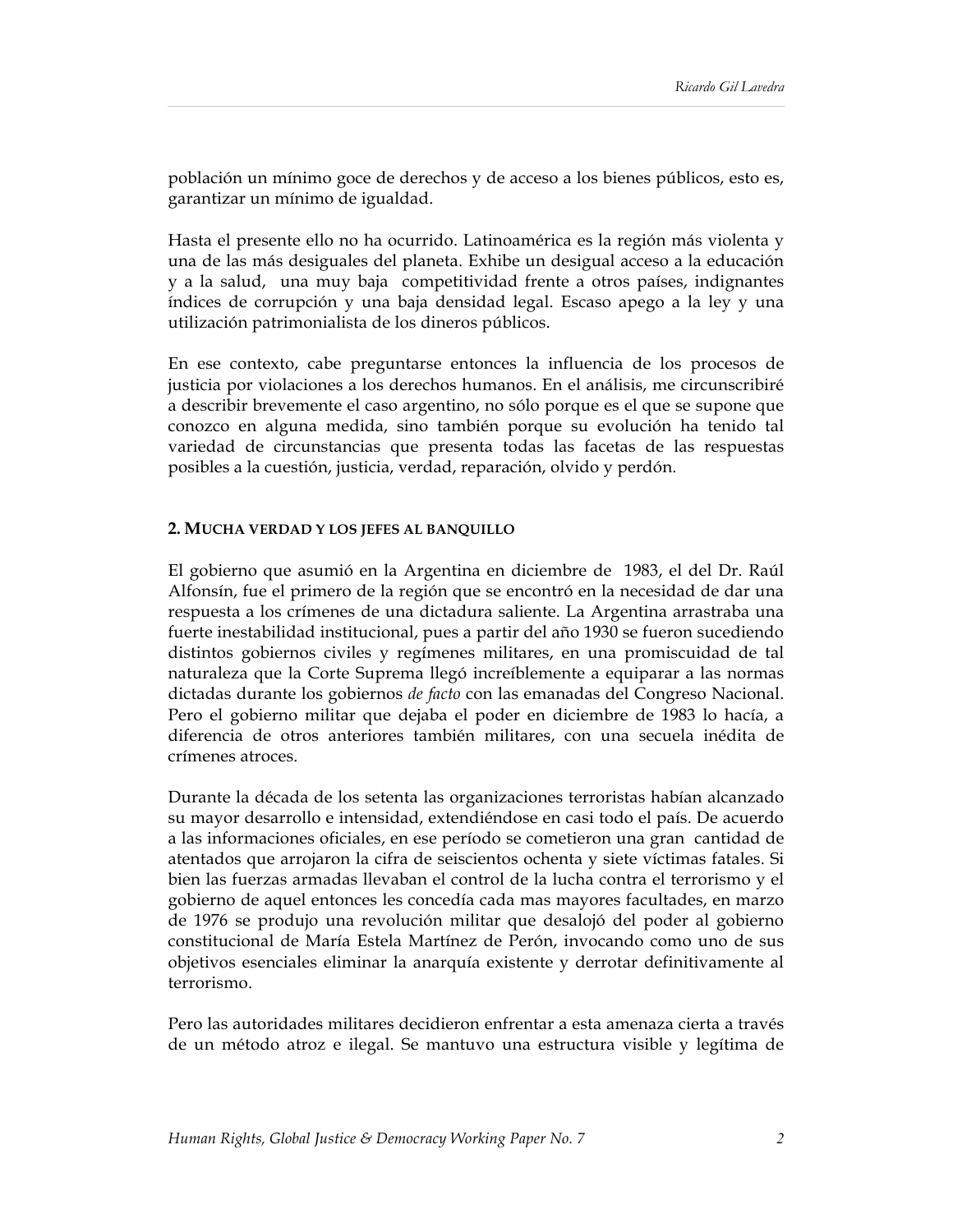represión, que consistía en la división del país en zonas, subzonas y áreas a cargo de fuerzas militares, procedimientos públicos de control, puesta a disposición del Poder Ejecutivo de sospechosos, etc. Sin embargo, dentro de ese marco, en la mas absoluta clandestinidad y riguroso secreto, se procedió a secuestrar a las personas que se consideraba vinculadas al terrorismo de acuerdo a los informes de inteligencia, se las condujo a centros de detención que funcionaban en unidades militares o policiales, se las torturó salvajemente para tratar de obtener información acerca de sus actividades y compañeros, se las mantuvo en condiciones inhumanas de vida para quebrar cualquier resistencia, para luego asesinarlas haciendo desaparecer sus restos, o bien se las "legalizaba" colocándolas a disposición del Poder Ejecutivo o de algún tribunal militar y, en el mejor de los casos, se las dejaba sigilosamente en libertad . Mientras todo esto ocurría, se contestaban negativamente las solicitudes que efectuaban los jueces en los procesos de *habeas corpus* y se rechazaban los pedidos de gobiernos y entidades extranjeras, negando enfáticamente la existencia de personas "desaparecidas".

A la época de la asunción del primer gobierno democrático, existían numerosas denuncias de organismos de derechos humanos, tanto en el país como en el exterior, acerca de la existencia de secuestros y torturas, como así también que había gran cantidad de personas desaparecidas, pero no se conocía con precisión el modo como se había organizado la represión ilegal y se ignoraba la cantidad de víctimas y las modalidades de los hechos. Por otra parte, importantes sectores de la población creían la versión pública de los militares, en punto a que se trataba de una campaña de falsedades, que habían ocurrido algunos "excesos" pero que éstos se castigaron en su momento, en suma que los "desaparecidos" eran las bajas naturales de una "guerra sucia", cuyos términos habían sido determinados por los agresores, "guerra" ésta en la que las fuerzas armadas habían resultado vencedoras, y que ello había posibilitado el retorno a la democracia.

El nuevo gobierno intentó efectuar un delicado equilibrio entre la necesidad de resguardar ciertos principios básicos del sistema democrático, como la igualdad ante la ley, la no impunidad de crímenes graves, y a la vez asegurar la continuidad de la democracia, pues los militares tenían un gran descrédito público pero mantenían una gran capacidad de reacción y de veto, pues los autores de tales crímenes permanecían en actividad dentro de las fuerzas armadas y de seguridad, y existía, además, un fuerte espíritu de cuerpo de los restantes integrantes, que veían la revisión de lo sucedido como un ataque a la institución militar.

No existían, por otra parte, precedentes del derecho internacional, salvo los de los Tribunales Militares de Nüremberg y Tokio, impuestos por las naciones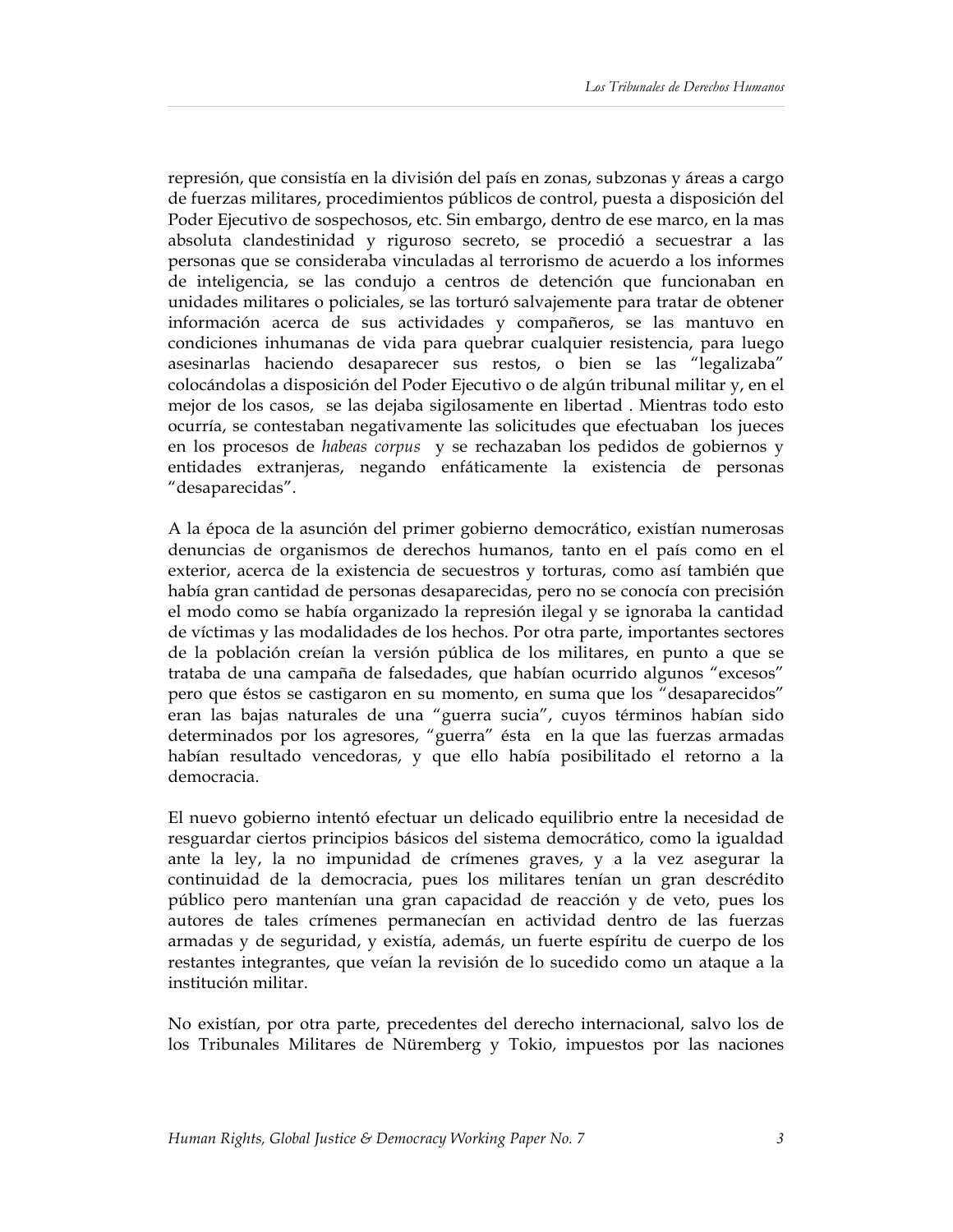vencedoras de la guerra. El derecho internacional de los derechos humanos no tenía, ni por asomo, el desarrollo que adquirió ulteriormente. Por otra parte, Argentina recién ratificó los principales tratados en la materia ( la Convención Americana de Derechos Humanos, el Pacto Internacional de Derechos Civiles y Políticos, la Convención contra la Tortura y otros tratos o penas crueles, inhumanas o degradantes) a poco de asumir el nuevo gobierno.

Además, cuando asumió el nuevo gobierno, los países vecinos mantenían sus dictaduras militares (Uruguay, Brasil, Paraguay y Chile) con vínculos con los salientes dictadores argentinos. En ese difícil contexto de toda transición se adoptaron una serie de medidas que trataron de reforzar la valoración social sobre la importancia de los derechos humanos y del respeto al estado de derecho, pero que a la vez permitieran asegurar la estabilidad de la democracia. No hay dudas que todo gobierno de transición intenta resguardar la continuidad democrática de modo prioritario, a fin de prevenir la comisión futura de violaciones a derechos humanos.

Sobre esa base, el gobierno estableció las bases de sus políticas respecto de los crímenes del pasado. En primer lugar, la búsqueda de la verdad de todo lo ocurrido. Luego, concentrar la persecución penal en los máximos responsables, en los jefes que hubieran impartido las órdenes delictuales y exculpar al personal de menor jerarquía2. Por cierto, la búsqueda de la verdad es un elemento central en cualquier política de transición, pues satisface el derecho de las víctimas y de sus familiares para conocer lo que pasó, restablece su dignidad y permite el repudio social a prácticas aberrantes, pues toda represión ilegal se produce en la oscuridad, en el silencio. Nadie proclama públicamente la realización de secuestros, torturas o asesinatos. Es necesario entonces desentrañar de manera objetiva lo que en verdad pasó.

Pero no basta cualquier verdad. Es preciso que sea convincente y que se la admita sin retaceos, por lo que las agencias oficiales deben estar integradas por personas creíbles y objetivas3. La Comisión Nacional de Desaparición de Personas (CONADEP), formada a los pocos días del gobierno y compuesta por personalidades de intachable reputación4, fue una de las primeras Comisiones de

 $\frac{1}{2}$  $2$  Durante la campaña electoral Alfonsín hablaba de tres niveles distintos de responsabilidad, los que dieron las órdenes, los que se excedieron en su cumplimiento y aquellos que se limitaron a obedecerlas en un marco de confusión y coacción.

<sup>&</sup>lt;sup>3</sup> Ver Minow, Martha "*Between vengeance and forgiveness*", Beacon Press, 1998, pág. 55.<br><sup>4</sup> Le presidió al segütar Emeste Sébate y formaren perte de alles investigadores ejentíficas.

La presidió el escritor Ernesto Sábato y formaron parte de ellas investigadores científicos, periodistas, filósofos, actores, religiosos y legisladores (curiosamente, las organizaciones de derechos humanos se negaron a integrarla pues sospechaban de su finalidad y requerían una comisión parlamentaria; la oposición justicialista también se opuso a designar representantes).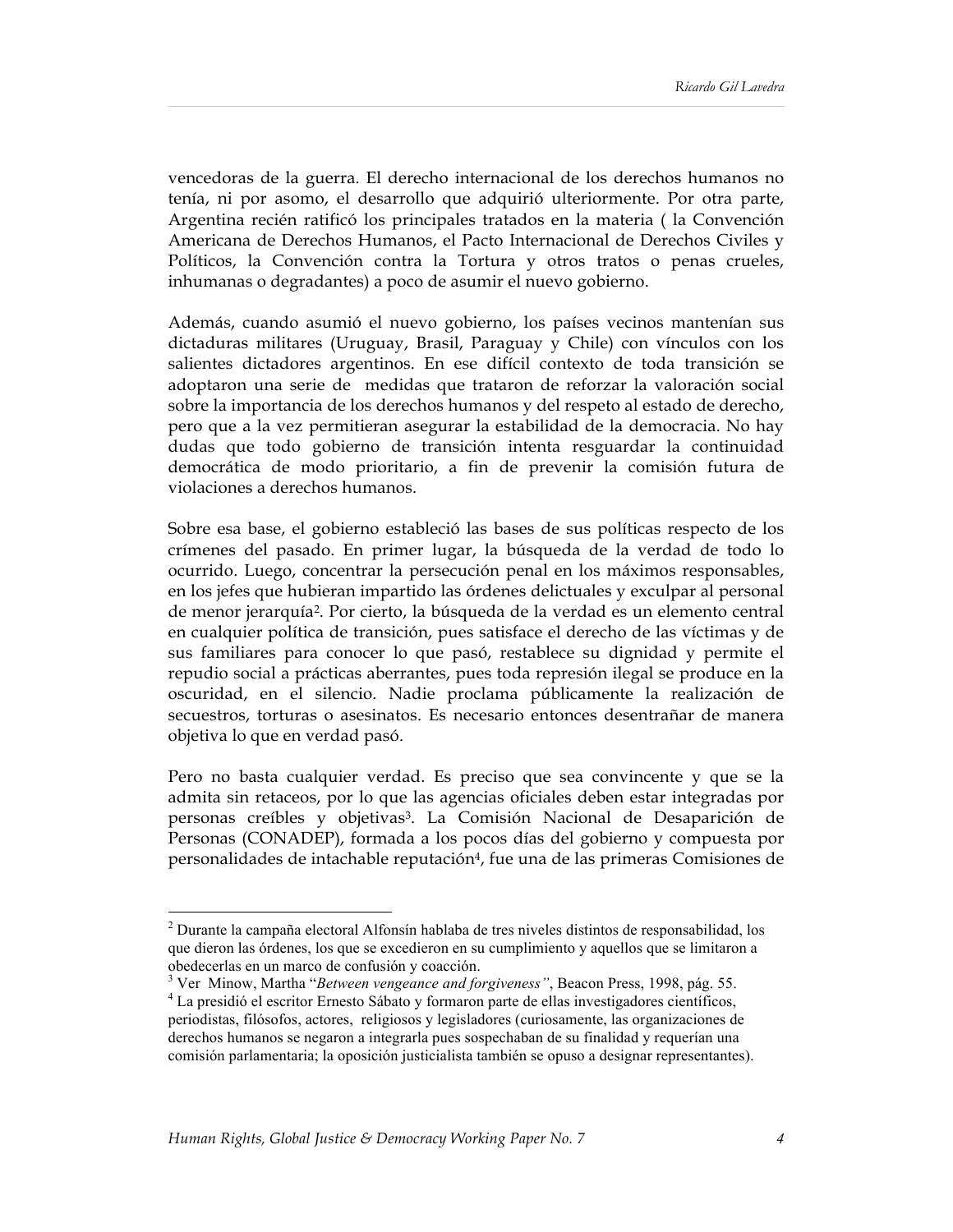la Verdad, anterior a la brasileña, a la chilena, a las centroamericanas y a la sudafricana.

La CONADEP produjo en muy poco tiempo un dramático informe, conocido mundialmente como "*Nunca Mas"*, en el que develó la siniestra trama de la represión clandestina, el número aproximado de desaparecidos<sup>5</sup>, la cantidad de centros de detención y tortura, y los caracteres de la organización militar. La difusión del informe comenzó a revelar a la sociedad argentina que las cosas no habían sido como le habían contado, pero lamentablemente no hubo reconocimiento alguno de las fuerzas armadas respecto de los terribles sucesos de los que daba cuenta dicho informe.

Paralelamente, se inició la persecución penal contra todos los integrantes de las Juntas Militares durante el lapso 1976/19836.Llevar a cabo el enjuiciamiento tenía dos dificultades jurídicas que hoy parecen irrelevantes, una ley de autoamnistía que había dictado la dictadura antes de abandonar el poder y la circunstancia de que los delitos comunes cometidos en actos de servicio correspondían a la justicia militar7. Respecto de la amnistía se entendió que carecía toda vigencia por su carácter *de facto* y por contrariar una disposición de la constitución argentina acerca de los delitos cometidos con la suma del poder público. En cuanto a la jurisdicción militar el Congreso entendió que debía respetársela<sup>8</sup>, para satisfacer una garantía constitucional relacionada con el juez natural, pero se la limitó introduciendo un mecanismo de control por parte de los jueces civiles sobre los militares a través de un recurso de apelación e, incluso, la posibilidad de que aquellos se avocaran al conocimiento de las causas, en el supuesto de que advirtieran demoras injustificables.

Tal es lo que ocurrió. Debido a que el Consejo Supremo de las Fuerzas Armadas entendió que las órdenes impartidas para reprimir el terrorismo eran "inobjetables" y que no podía predecir el tiempo que le demandaría la sustanciación del proceso, la Cámara Federal en lo Criminal de la ciudad de Buenos Aires se avocó al conocimiento del asunto. El juicio a las juntas militares fue entonces un proceso en el que un tribunal civil aplicó las normas del Código

 $\frac{1}{5}$  $5$  El informe da cuenta de 8960, aún cuando esa cifra se ha incrementado posteriormente en un 20% al conocerse nuevos casos a través de los reclamos de reparación.

<sup>&</sup>lt;sup>6</sup> Se lo hizo a través de un decreto dictado por el presidente en su carácter de Comandante en Jefe de las Fuerzas Armadas, que dispuso iniciar un juicio sumario contra dichos oficiales superiores, de acuerdo a los requerimientos del Código de Justicia Militar vigente en aquella época.

<sup>7</sup> La Convención Interamericana de Desaparición Forzada de Personas allana en la actualidad ambos obstáculos (arts. VII y IX). <sup>8</sup>

 $8$  Políticamente se les daba a los militares la posibilidad de seleccionar y sancionar ellos mismos a los responsables. Esta idea, no carente de ingenuidad, fracasó frente al fuerte espiritu corporativo de los hombres de armas.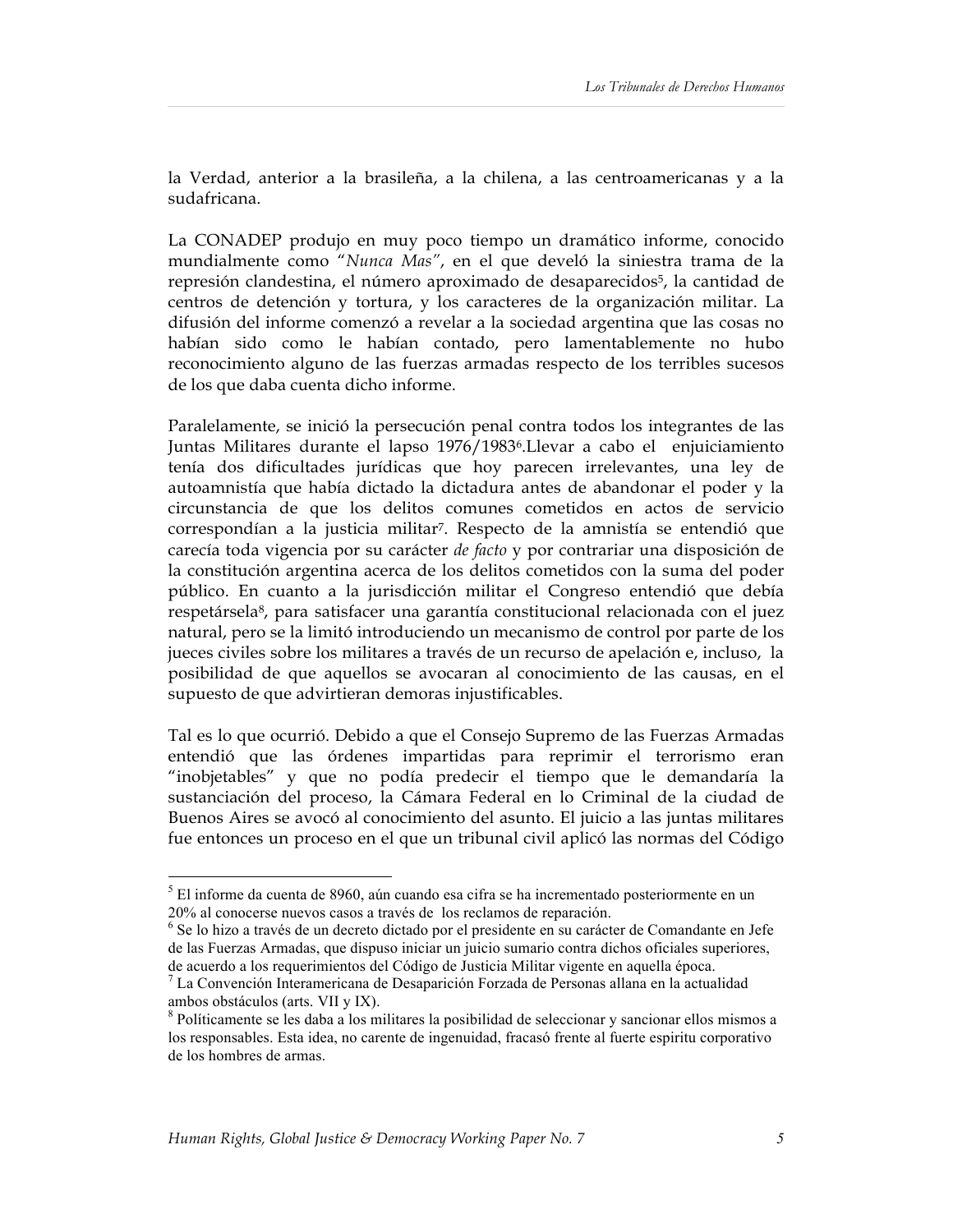Penal común, en el marco de un procedimiento militar. No existían antecedentes de que jueces civiles juzgaran crímenes de una dictadura saliente con las reglas del derecho penal ordinario. Los conceptos hoy comunes del derecho penal internacional, carecían de toda vigencia en aquellos años y no hubo entonces aplicación de ninguna disposición de derecho internacional en ese proceso.

El 9 de diciembre de 1985 la Cámara Federal condenó a cinco de los nueve jefes militares a diferentes penas de prisión<sup>9</sup>, por haber ordenado un plan criminal de represión del terrorismo que había dado lugar a la comisión de numerosos delitos por parte de sus subordinados. Se los consideró por ello autores mediatos de los hechos que se les imputó en la audiencia del juicio<sup>10</sup>.

Además, la sentencia ordenó remitir testimonios a los jueces que resultaran competentes, a fin de que se llevara a cabo el enjuiciamiento de los autores directos de los hechos por los que se había condenado a los ex comandantes.

El juicio no sólo estableció fehacientemente lo ocurrido durante la dictadura, sino que cambió la percepción de la sociedad acerca de ello. Además, expandió las expectativas sobre la posibilidad de realizar plenamente la justicia, lo que colocaba en tensión la política inicial de sancionar sólo a los máximos responsables.

#### **3. LOS LEVANTAMIENTOS MILITARES. EL PERDÓN FORZADO**

El juicio a las juntas aparecía, frente a la opinión pública, como el primero de una larga serie de procesos que involucraba a un número indeterminado de autores. Durante el año 1986 diversos tribunales del interior del país comenzaron a solicitar informes al Consejo Supremo de las Fuerzas Armadas sobre los hechos ocurridos en su jurisdicción11. En ese mismo año, la Cámara Federal de la Capital enjuició y condenó a autores mediatos y directos, por delitos cometidos por la Policía de la Provincia de Buenos Aires<sup>12</sup>.

<sup>-&</sup>lt;br>9 <sup>9</sup> Jorge Rafael Videla y Eduardo Massera recibieron sanciones a perpetuidad por su comportamiento como Comandantes del Ejército y de la Marina, respectivamente, en el período en que se cometieron el mayor número de hechos.

 $10$  A fin de que el proceso pudiera llevarse a cabo, la Fiscalía seleccionó un conjunto de casos "paradigmáticos", demostrativos de lo que había ocurrido en todo el país, y se imputó su comisión directamente a los ex comandantes pese a que ellos no habían intervenido personalmente en esos sucesos.

 $<sup>11</sup>$  Durante la represión el país había sido dividido en zonas que correspondían a los cuerpos de</sup> ejército existentes.

Los generales Camps y Riccheri fueron condenados a 25 y 14 años de reclusión,

respectivamente, el Comisario Etchecolatz a 23 años de prisión, el médico Jorge Berges a 6 años de prisión y el cabo Cosan a 4 años de prisión.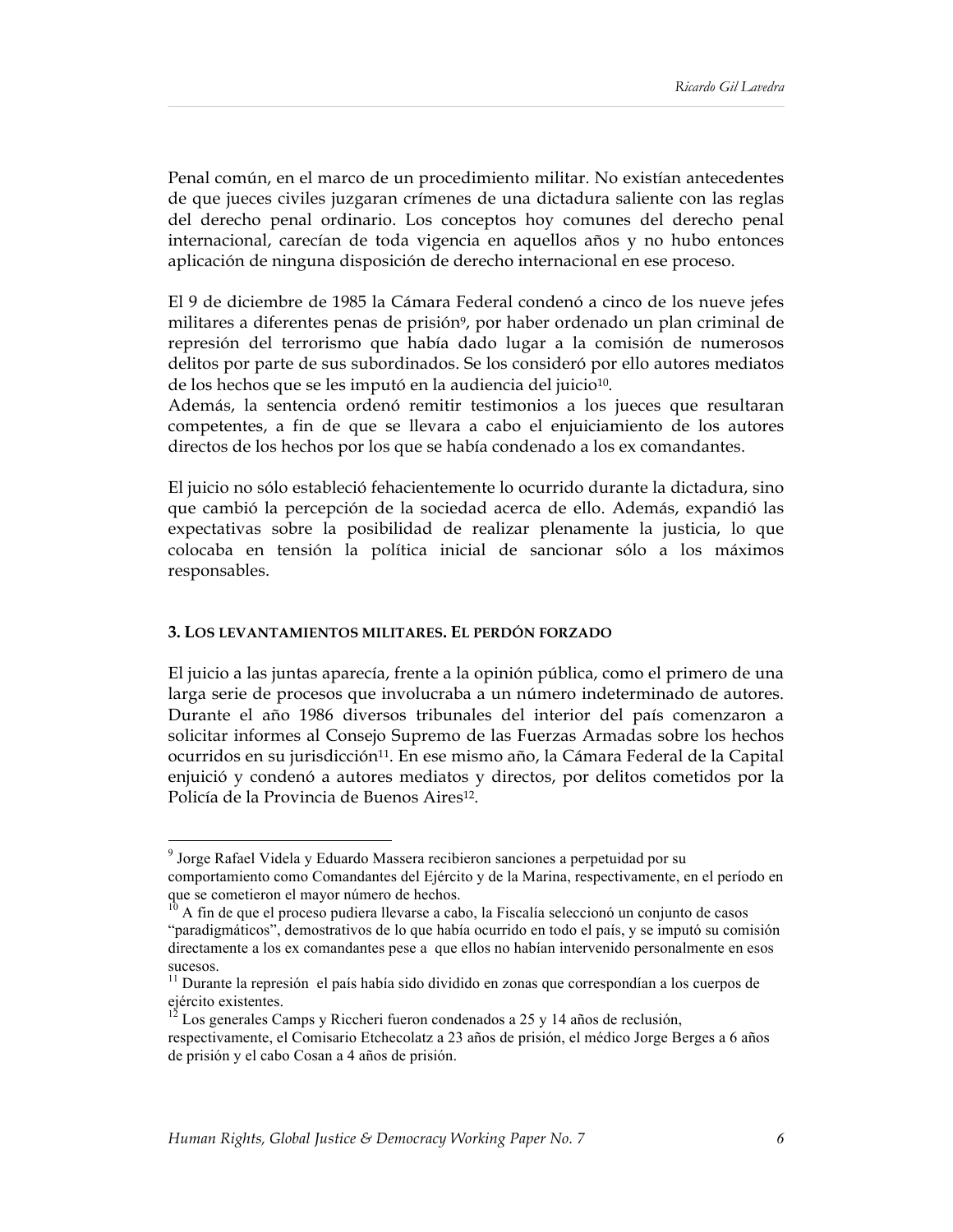El malestar dentro de los cuadros de oficiales de las fuerzas armadas comenzó a crecer con insistencia, pues entendían que no se habían cumplido con las promesas de enjuiciar solamente a los oficiales superiores y no existía un panorama cierto acerca de hasta donde iban a llegar los procesos. Simultáneamente, los organismos de derechos humanos multiplicaron sus reclamos de justicia sobre la base de la legitimidad que había otorgado el proceso a las juntas.

En ese contexto, con el objeto de colocar un límite al eventual número de imputados y de esa manera calmar al frente militar, el Congreso sancionó en diciembre de 1986 la ley conocida como de "punto final". Esta norma contemplaba un breve plazo para que los jueces procesaran o no a los responsables de las violaciones a derechos humanos, pero si no lo hacían la acción penal se extinguía. De esta manera, se creía que al precisar el número de imputados se quebraría la cadena de solidaridad existente en las fuerzas armadas. El resultado fue exactamente el opuesto al buscado, pues los jueces de todo el país temerosos de aparecer como cerrando el camino de los juicios, procesaron a una enorme cantidad de oficiales, en muchos casos sin mayores evidencias acusatorias.

El descontento militar creció notablemente. En abril de 1987 se produjo un alzamiento militar reclamando una "solución política a la guerra contra la subversión". El gobierno se encontró que no contaba con fuerzas leales para reprimir el levantamiento, y luego de varios días de zozobra e incertidumbre sobre la suerte del régimen constitucional, los rebeldes abandonaron su actitud después de que el propio presidente concurriera personalmente al cuartel donde se encontraban para pedir que se rindieran<sup>13</sup>.El gobierno entendió que su autoridad sobre los cuadros militares había quedado resquebrajada y que existía un riesgo cierto de que se interrumpiera el ciclo institucional, por lo que decidió tomar rápidas medidas para tratar de conjurar el descontento respecto de los juicios.

En el mes siguiente al alzamiento, el Congreso sancionó la ley conocida como de *"obediencia debida*", según la cual se presumía sin admitir prueba en contrario, que los subordinados carecían de todo poder de inspección sobre las órdenes recibidas, por lo que no eran responsables de los hechos cometidos. Por supuesto, quienes habían impartido tales directivas con capacidad decisoria, quedaban sujetos a proceso. La ley no se aplicaba tampoco a algunos delitos,

<sup>&</sup>lt;sup>13</sup> La opinión pública, que apoyó masivamente el sistema democrático, entendió que las autoridades habían negociado con los rebeldes.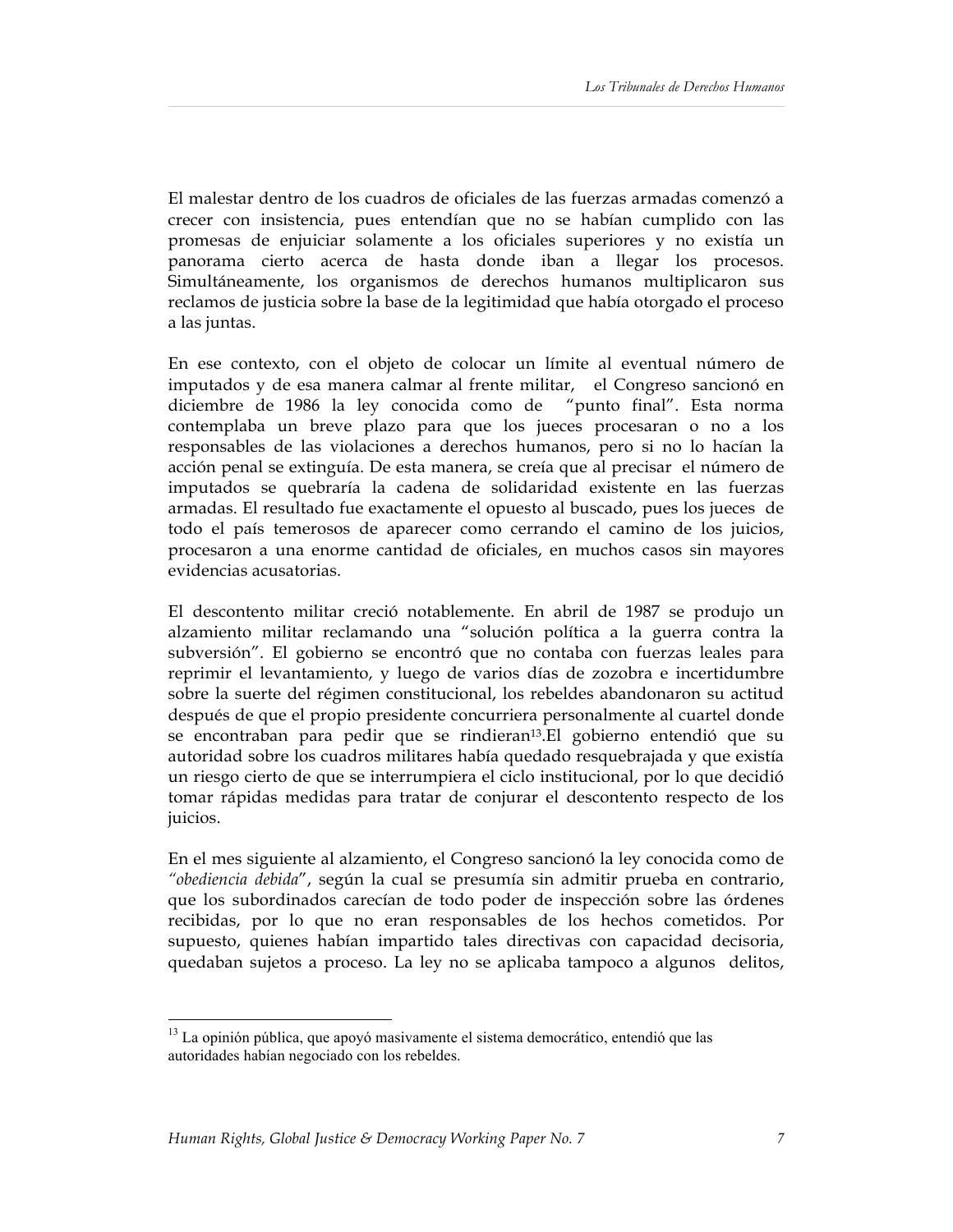entre ellos el violación o el de sustracción y ocultación de menores o de sustitución de identidad.

Mas allá del ropaje de eximente legal, se trataba en los hechos de una verdadera ley de amnistía para todo el personal militar y de fuerzas de seguridad, salvo para quienes hubieren estado a cargo durante la represión de una zona o subzona con capacidad efectiva de mando. Convalidada la ley rápidamente por la Corte Suprema de Justicia<sup>14</sup>, los tribunales la aplicaron de inmediato a los expedientes en trámite en el estado en que estuvieren, cerrando así la persecución penal.

No obstante, quedaron sometidos a juicio alrededor de cuarenta oficiales superiores, lo que permitió sostener al gobierno que se había cumplido lo prometido durante la campaña electoral<sup>15</sup>. La sociedad recibió muy críticamente la clausura de la persecución de esa gran cantidad de causas, pues la revelación de la verdad y los juicios realizados habían legitimado e incrementado la demanda de justicia, por lo que la propuesta inicial de las autoridades de castigar sólo a algunos, que en su momento parecía audaz, ahora era percibida como mezquina y fruto de una concesión indebida. La decepción que trajo el dictado de esa ley, más dificultades de orden económico, determinaron que el gobierno sufriera una dura derrota electoral en las elecciones legislativas de ese año 1987, revés electoral que inició el declive definitivo del gobierno de Raúl Alfonsín.

El frente militar tampoco había quedado apaciguado. Problemas internos de disciplina y el constante reclamo de que todos los juicios terminaran, llevaron a que la administración del presidente Alfonsín sufriera dos nuevos alzamientos militares en enero y diciembre de 1988, que superó dificultosamente. Los pocos procesos que habían quedado abiertos siguieron instruyéndose lentamente, sin que recayera sentencia en ninguno de ellos.

No bien se hizo cargo del gobierno, Carlos Menem resolvió terminar directamente con la cuestión. Invocando razones vinculadas con la necesidad de "reconciliación nacional" y de superar las heridas del pasado, en diciembre de 1989 dictó una serie de decretos de indulto respecto de todos los militares que seguían bajo proceso, como así también de los acusados de hechos de terrorismo

<sup>&</sup>lt;sup>14</sup> La decisión se tomó por mayoría y en la disidencia no hay referencias a las normas del derecho internacional, con excepción de la Convención contra la Tortura que había entrado en vigencia para el derecho argentino pocos días después de la sanción de la ley. Lo que evidencia la nula incidencia que tenia el derecho internacional en aquella época, habida cuenta de su escaso desarrollo.

<sup>&</sup>lt;sup>15</sup> En cuanto a la responsabilidad de quienes impartieron las ordenes y la exculpación de los que las obedecieron.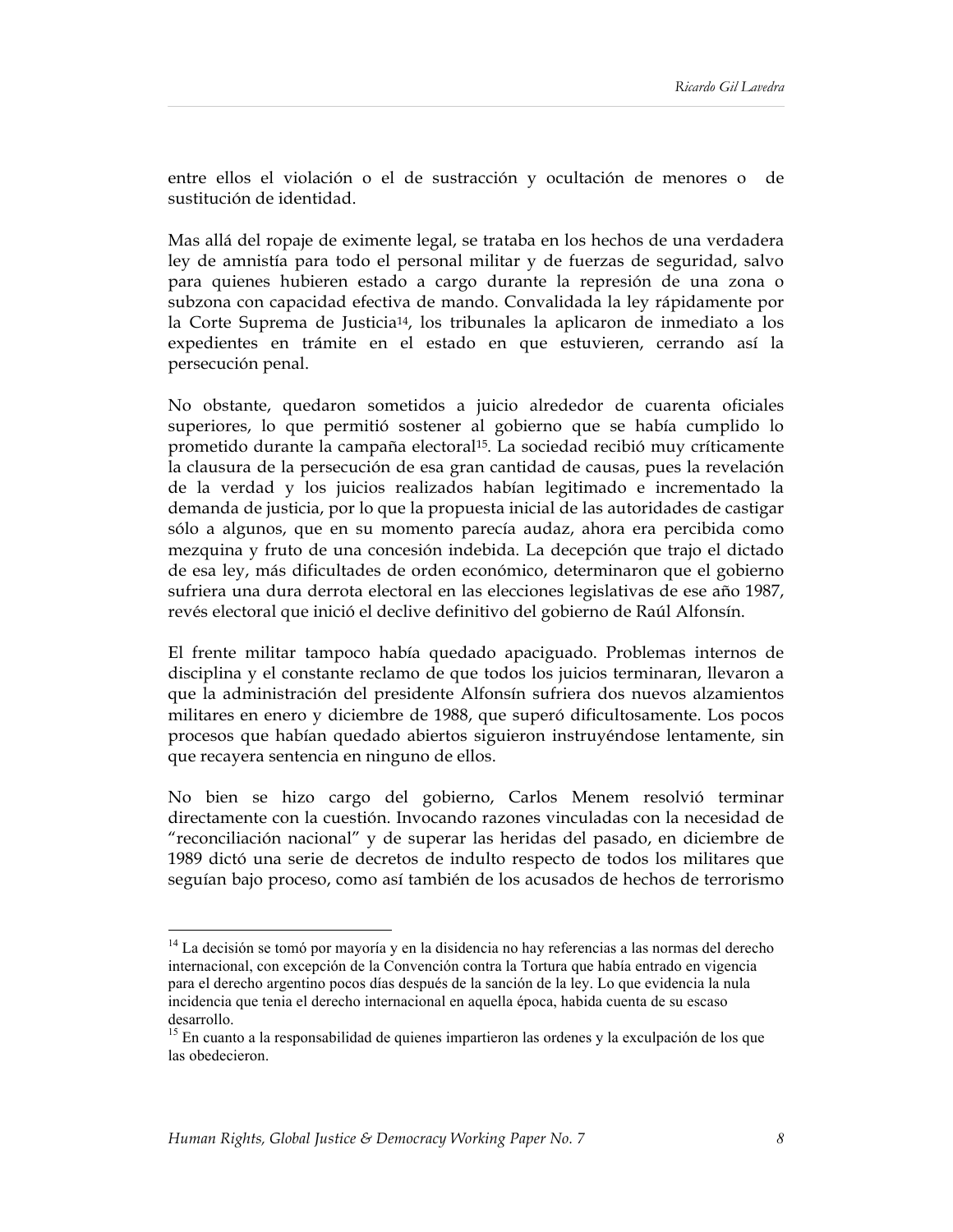y a los que se habían rebelado contra el gobierno anterior. Un año más tarde indultó a los condenados en los juicios de los primeros años de democracia.

#### **4. OLVIDO, REPARACIÓN Y VERDAD SIN JUSTICIA**

Se daba comienzo así a una nueva etapa en la revisión de las cuentas del pasado. Se propiciaba el olvido, el perdón y la reconciliación entre víctimas y victimarios. La clausura de toda persecución penal dejó sin sustento a los sectores disconformes de las fuerzas armadas, quienes vieron perder la legitimidad de sus reclamos y la autoridad del presidente se vió reforzada, al punto de poder sofocar rápidamente un nuevo alzamiento a fines del año 1990. La población recibió críticamente a los indultos, aunque ello no tuvo incidencia alguna en materia electoral, pues las preocupaciones populares y el debate público se centraron en la apertura de la economía y en las numerosas privatizaciones que se realizaron en esos tiempos. A la vez, se otorgó gran importancia a la reparación económica, dictándose diversas normas que concedían generosas indemnizaciones a las víctimas y familiares de los delitos de la dictadura.

Entretanto, comenzaba a aparecer en escena un nuevo actor que tendría una importancia decisiva en el futuro: el derecho internacional de los derechos humanos. La sentencia de la Corte Interamericana de Derechos Humanos en el caso "*V*élasquez Rodríguez" de julio de 1988 estableció claramente la obligación de los estados de prevenir, investigar y sancionar las violaciones a los derechos humanos, y que la impunidad incumple el deber de investigar, el que subsiste mientras se mantenga la incertidumbre sobre la suerte de la persona desaparecida.

En el año 1992 la Comisión Interamericana de Derechos Humanos aprobó el Informe número 28 de ese año, en el que se consideraban peticiones de particulares y organizaciones de derechos humanos contra las leyes de "*punto final"* y "*obediencia debida"* y los indultos, considerando que eran incompatibles con la Convención en cuanto impedían a las víctimas obtener una investigación judicial que permitiera individualizar y sancionar a los responsables, recomendando que se otorgaran justas compensaciones y se adoptaran las medidas necesarias para esclarecer los hechos e individualizar a los responsables de las violaciones a los derechos humanos16. En los años 1993 y 1994, el Consejo de Seguridad de las Naciones Unidas creó los Tribunales Penales Internacionales para la ex Yugoeslavia y Ruanda, respectivamente, por los crímenes de guerra y

<sup>&</sup>lt;sup>16</sup> Esta resolución implicó un cambio profundo respecto de cuanto decía la Comisión en la década de los ochenta, pues en su Informe Anual 1985/1986, aceptaba la posibilidad de amnistías siempre que fueran sancionadas por el Parlamento.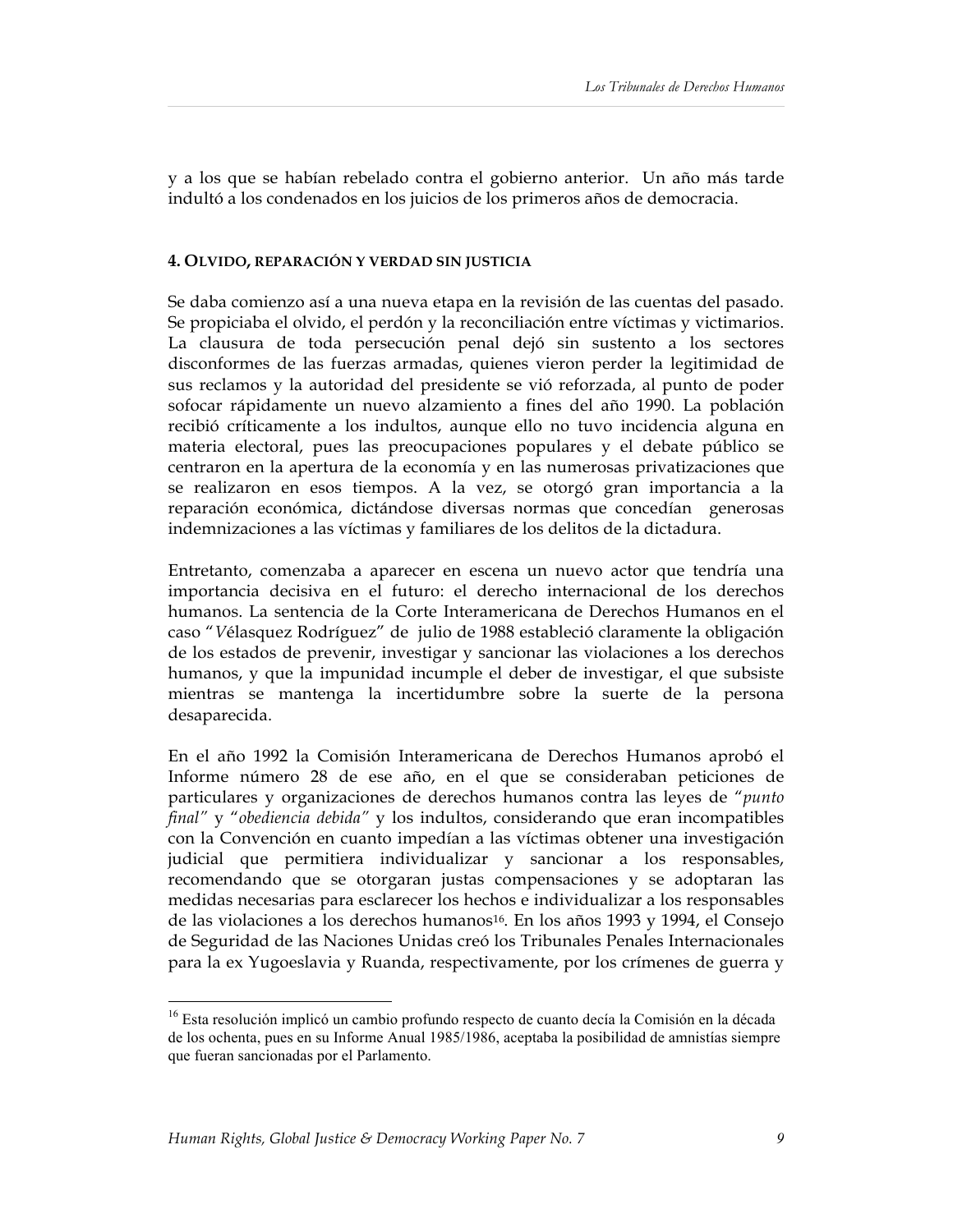de lesa humanidad que se habían cometido en las luchas civiles de esos países. En el año 1996 se sancionó el Estatuto de Roma que regula la actuación de una Corte Penal Internacional para juzgar, de modo subsidiario a los estados, los mas graves crímenes del derecho internacional, los de guerra, los de lesa humanidad y el genocidio, culminando una vieja aspiración de la comunidad internacional y precisando en un texto escrito aquellos comportamientos repudiados por las naciones civilizadas, al menos desde fines de la segunda guerra mundial.

Esta expansión del derecho internacional no resultaba indiferente para el derecho argentino. La reforma constitucional de 1994 otorgó jerarquía constitucional a los principales tratados de derechos humanos, y la Corte Suprema de Justicia entendió que las opiniones de los órganos de aplicación de los tratados debían constituir la guía de interpretación de sus cláusulas. Los jueces y los litigantes comenzaron a citar cada vez más a esos convenios en sustento de sus argumentos.

En 1995, la confesión pública de un oficial de la marina retirado de haber arrojado cuerpos de personas secuestradas al mar conmocionó a la opinión pública y suscitó expectativas acerca de la posibilidad de que se conocieran mas detalles sobre el destino de las víctimas. Se hicieron presentaciones de víctimas y familiares pidiendo saber lo que había ocurrido y la Cámara Federal en lo Criminal de la ciudad de Buenos Aires, que venía autorizando la exhumación de cadáveres para permitir su identificación, consideró que las víctimas tenían un "derecho a la verdad" y al duelo, aunque se careciese de la acción penal para sancionar a los autores de los delitos<sup>17</sup>.

A partir de ese momento, varios tribunales del interior del país comenzaron a abrir esos "juicios de la verdad", en los que se reclamaban informes, se recibían testimonios y se efectuaban audiencias, a los efectos de averiguar los hechos y sus responsables, aunque no se persiguiese penalmente a éstos. Ulteriormente, este "derecho a la verdad" sin castigo penal fue convalidado por la Corte Suprema de Justicia18 y el estado argentino al arribar a una solución amistosa ante la Comisión Interamericana<sup>19</sup> se comprometió a agotar todos los medios a su alcance y a sancionar las normas que fueran necesarias para llegar a la verdad y establecer la competencia de las Cámaras Federales en lo Penal para conocer de esos asuntos, contrariando lo resuelto por la Corte.

<sup>&</sup>lt;sup>17</sup> Se utilizó como argumento que la Comisión Interamericana en el Informe 28/92 hubiere recomendado "esclarecer" e "individualizar", sin decir "castigar".

<sup>&</sup>lt;sup>18</sup> Aunque por una vía administrativa o judicial no penal.

<sup>19</sup> En el caso "Lapacó" en el año 1999.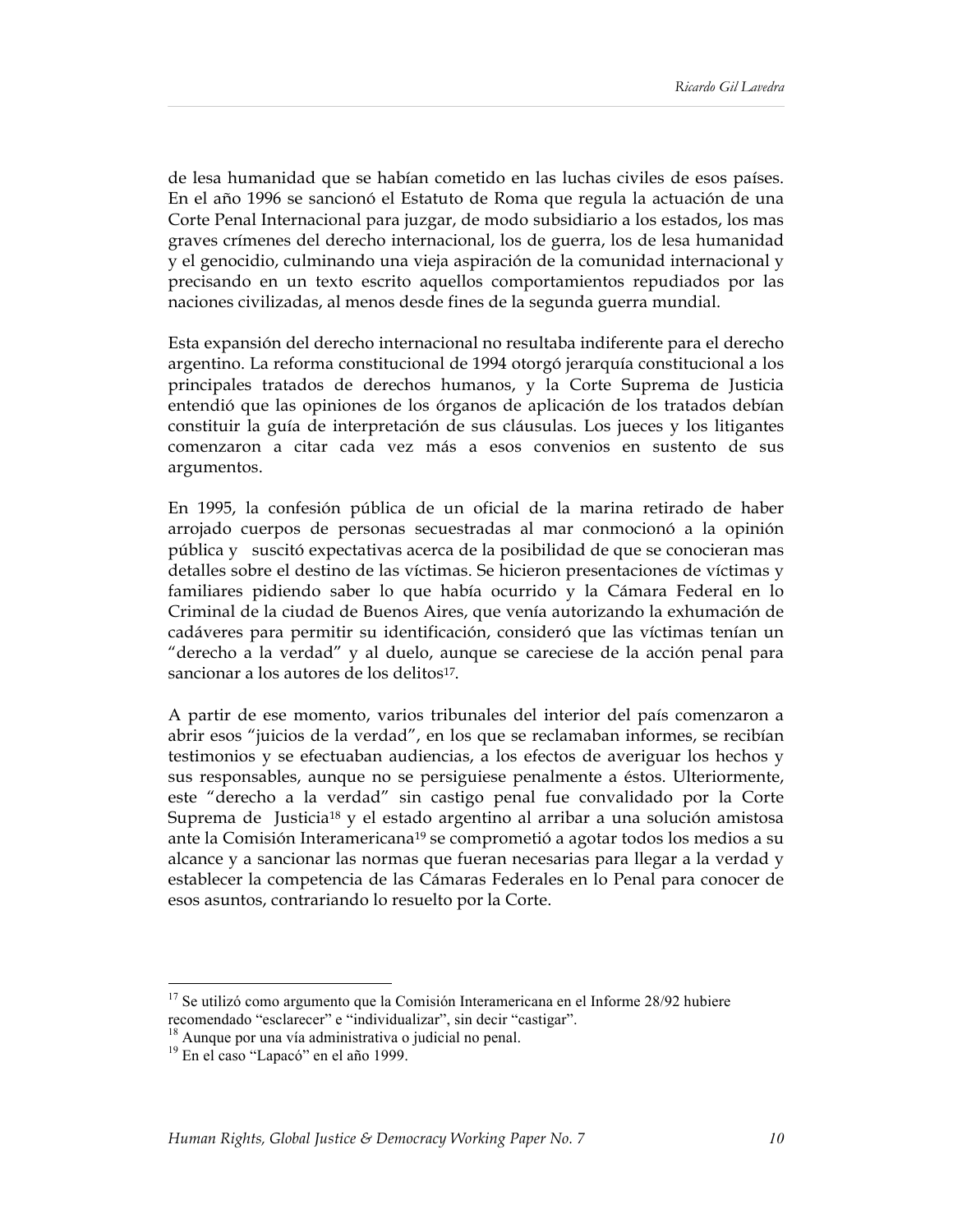A su vez, en el primer reconocimiento oficial por parte de autoridades militares, el Jefe del Estado Mayor del Ejército, el General Martín Balza, un héroe de la guerra de Malvinas, admitió la comisión de graves delitos en la represión del terrorismo y los condenó. En ese contexto, en 1996 al cumplirse veinte años del golpe militar que había instalado la dictadura, el Congreso derogó las leyes de obediencia debida y punto final. Como la sanción no tuvo efectos retroactivos su importancia sólo fue política y simbólica, pero demostrativa de que se estaba gestando un cambio en la consideración de los delitos del pasado.

Por su parte, los organismos de derechos humanos comenzaron a efectuar presentaciones ante jueces extranjeros de España, Francia, Italia, Alemania y Suiza que, por aplicación del principio universal en materia de delitos de lesa humanidad o bien del de nacionalidad pasiva, podían pretender jurisdicción sobre los delitos cometidos en la dictadura. Estos tribunales solicitaron cooperación a la Argentina e, incluso, se llegó a solicitar la extradición de algunos represores para juzgarlos en el exterior. El gobierno argentino se negó obviamente a dar curso a esos pedidos, porque no podía admitir la vigencia del derecho extranjero respecto de hechos ocurridos en la Argentina, pero quedaba en evidencia la impunidad de la legislación local frente al consenso internacional acerca de la necesidad de juzgar a crímenes tan atroces.

La Corte Suprema concedió la extradición a Italia de un ex oficial alemán, acusado de una masacre durante la segunda guerra, sosteniendo que los delitos de lesa humanidad se sujetan a los principios del *ius cogens* y que no son prescriptibles. Asimismo, como los delitos de apropiación de menores no estaban comprendidos por la ley de obediencia debida, se procesó a los ex comandantes que habían impartido las órdenes del plan criminal de represión y la Cámara Federal de la ciudad de Buenos Aires consideró, a fines de 1999, que el derecho internacional prevalece sobre las normas de derecho interno y que los delitos de lesa humanidad eran imprescriptibles a la luz de las reglas del primero.

## **5. NUEVAMENTE LA JUSTICIA**

Muchas circunstancias se reunían entonces a comienzos del nuevo siglo, para sospechar que la situación respecto de los delitos de la dictadura iba a sufrir un cambio. Las fuerzas armadas habían desaparecido de la arena política, pues se había producido una natural renovación de sus cuadros por el transcurso del tiempo y prácticamente ninguno de los involucrados en los crímenes se encontraba ya en actividad. Las organizaciones de los derechos humanos no habían cesado en su reclamo de justicia y ahora encontraban un apoyo en las normas de derecho internacional y en la interpretación que se efectuaba de los tratados. La incorporación de éstos al derecho interno argentino y la influencia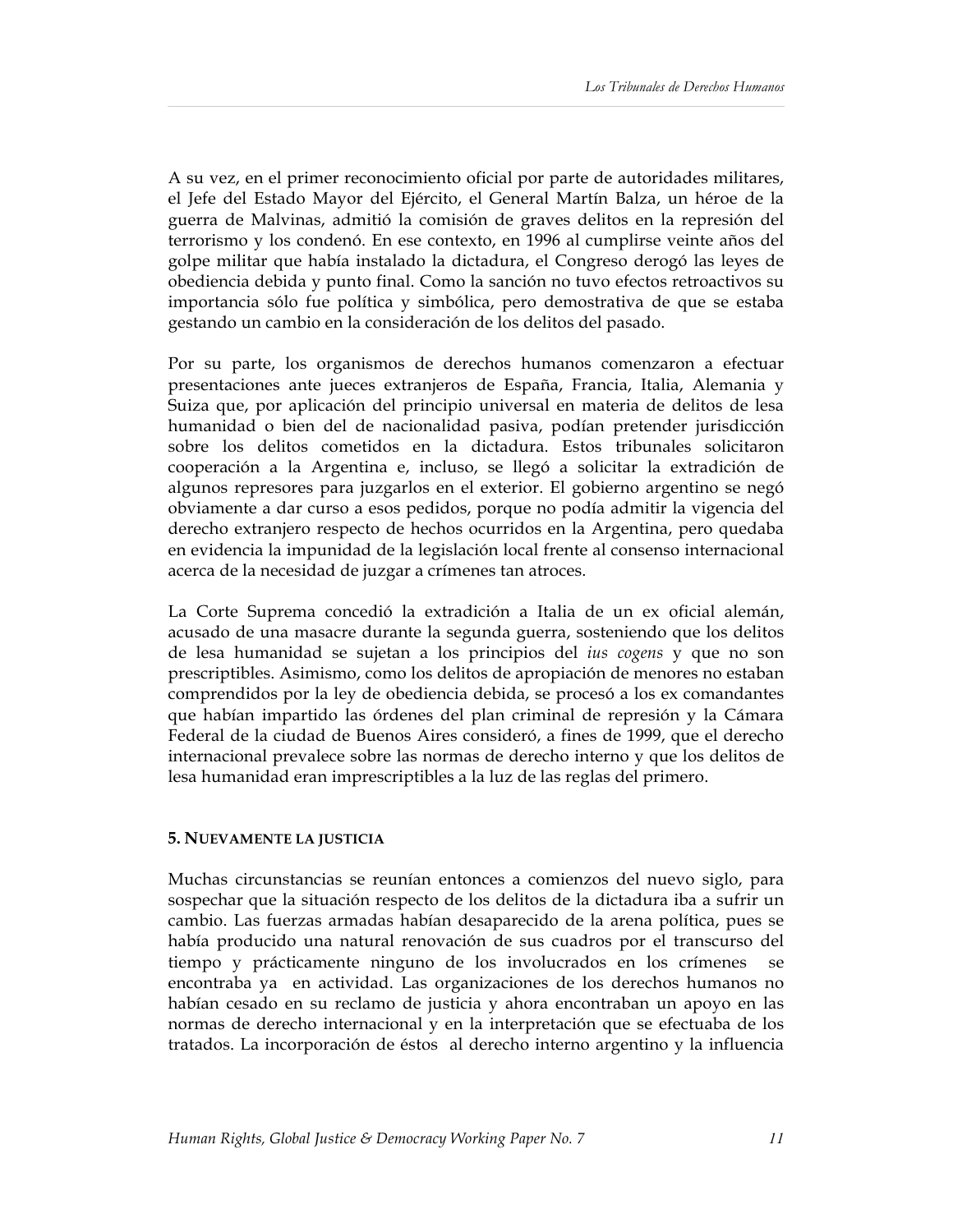de los órganos del sistema se incrementaba paulatinamente. En varios puntos del país se encontraban abiertos "juicios de la verdad", donde se investigaba la suerte corrida por las víctimas. Si bien no existía una demanda por parte de la sociedad, había una sensación extendida acerca de que la impunidad fue arrancada por la fuerza y que la mentada reconciliación no había funcionado. A comienzos de 2001 un juez federal de primera instancia declaró la invalidez constitucional y la nulidad de las leyes de "punto final" y de "obediencia debida", declarando que violaban las disposiciones de la Convención Americana de Derechos Humanos y reabrió la investigación judicial20. La Cámara de Apelaciones confirmó esta decisión y otros tribunales comenzaron a reabrir los juicios y a recibir nuevas denuncias.

Esa era la situación a mayo de 2003 cuando fue elegido el gobierno de Néstor Kirchner. El nuevo presidente había tenido vínculos al parecer con las organizaciones terroristas de la década del setenta y pese a que no se le conocía, durante su gestión como gobernador de una provincia, ningún antecedente en materia de defensa de los derechos humanos, decidió hacer de la persecución y castigo de los delitos de la dictadura uno de los ejes fundamentales de su gestión de gobierno.

Bajo el impulso del gobierno, pero con la anuencia y conformidad de casi toda la oposición, el Congreso sancionó en agosto de 2003 una ley que "anulaba" las leyes denominadas de impunidad. Pese a que resultaba cuestionable que una ley prive de efectos jurídicos a otra, pues esta tarea es propia de los jueces, la decisión del Congreso llevaba consigo una fuerte carga simbólica acerca de la dirección política que se quería dar a los acontecimientos. Como consecuencia de ello, se produjeron nuevas denuncias de víctimas y familiares y numerosos jueces reabrieron las causas viejas, o bien iniciaron nuevas, declarando también la invalidez de las leyes. El Congreso, en una decisión que tendría significativos efectos jurídicos en el futuro, mediante otra ley otorgó jerarquía constitucional a la Convención sobre imprescriptibilidad de los crímenes de guerra y de lesa humanidad.

Sobre la base de esta incesante evolución, era esperable que la Corte Suprema de Justicia convalidara cuanto venía ocurriendo. Así pasó en los años 2004 y 2005 cuando el mencionado tribunal resolvió los casos "Arancibia Clavell" y "Simón", respectivamente.

<sup>&</sup>lt;sup>20</sup> Se trataba de un caso donde se investigaba la desaparición de una pequeña en un campo de detención ilegal. La acción penal estaba vigente para la niña porque el supuesto de apropiación de menores se hallaba excluído de la ley de "obediencia debida", pero no para los padres que habían sido salvajamente torturados y luego "desaparecidos", lo que resultaba una cruel paradoja.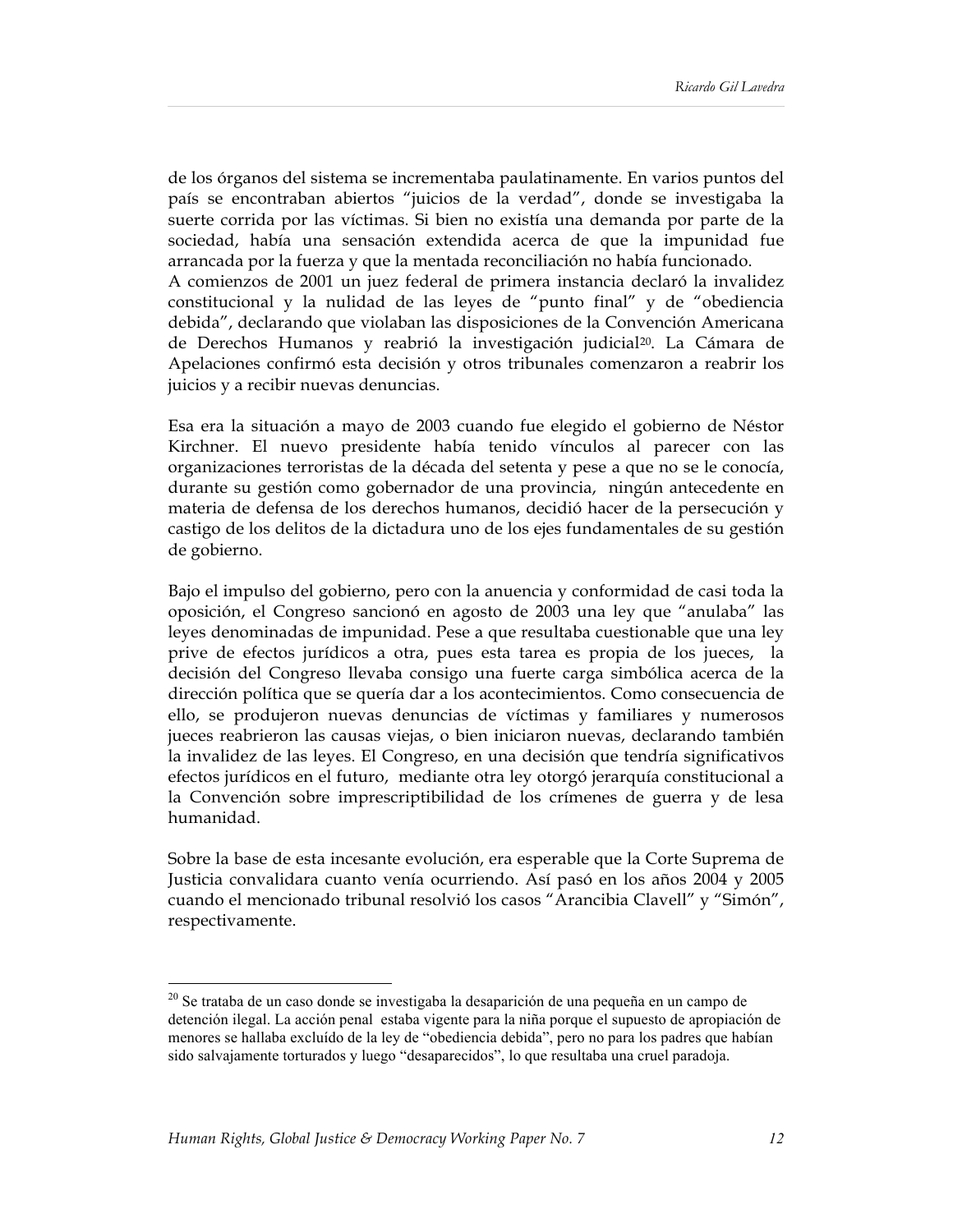En el primero de ellos, consideró que el asesinato del general chileno Prats y de su mujer en territorio argentino por parte de un agente de inteligencia chileno por orden del régimen militar, constituía un delito de lesa humanidad imprescriptible de acuerdo a la Convención que así lo disponía, que consideró aplicable sin violencia del principio de legalidad, porque consideró que se trataba de hechos que ya eran crímenes contra la humanidad desde antes que ocurriera el hecho, de acuerdo a una norma internacional consuetudinaria previa a Nuremberg. En el segundo<sup>21</sup>, la Corte estableció la contrariedad de las leyes de "punto final" y de "obediencia debida" con los tratados de derechos humanos suscriptos por Argentina, que exigen el juzgamiento de estos delitos en todos los casos, sin excepción alguna. La Corte asignó una importancia decisiva al pronunciamiento de la Corte Interamericana en el caso "Barrios Altos"<sup>22</sup>, pues entendió que las decisiones de ese Tribunal le resultaban vinculantes. Además, citó en apoyo de su punto de vista distintos precedentes internacionales, e incluso el propio Estatuto del Tribunal de Nuremberg.

Este último pronunciamiento de la Corte sumado al que dictó en el año 2007 invalidando, por las mismas razones, los indultos presidenciales de principios de los noventa, despejó definitivamente cualquier obstáculo para la reapertura y prosecución de las antiguas causas que habían quedado paralizadas hacia fines de los ochenta, mas la iniciación de otras nuevas por denuncias que se efectuaron. No obstante. la realización de estos procesos llevaba consigo enormes dificultades técnicas, pues se trataba de juicios que se habían ido archivando en diferentes épocas y con un muy desigual grado de desarrollo, el procedimiento que ahora se aplicaba era el federal común no el militar sumario de los ochenta, y aquellas reglas de procedimiento vigentes en la actualidad, no habían resultado aptas para ventilar casos complejos, por lo que, con mayor razón, no podían llevar adelante con eficiencia los juicios por violaciones a derechos humanos ocurridos hace treinta años en la clandestinidad y con evidencias que se habían esfumado en buena medida.

El gobierno no diseñó una estrategia adecuada para que los procesos pudieran realizarse en un tiempo útil y se limitó a culpar públicamente a los jueces por las demoras. Recién luego de que un testigo desapareciera, se comenzó a implementar un programa de protección de testigos. Lo cierto es que, según los datos de la organización civil que más ha trabajado en el tema<sup>23</sup>, existen al parecer alrededor de 200 causas abiertas en todo el país, con cerca de un millar de personas involucradas. El número de juicios realizados hasta el presente no

<sup>&</sup>lt;sup>21</sup> Se trataba del mismo caso "Poblete" donde se había declarado por vez primera la invalidez de las leyes "de impunidad".

<sup>&</sup>lt;sup>22</sup> "Chumbipuma Aguirre contra Perú", sentencia del 14 de marzo de 2001.<br><sup>23</sup> El Centro de Estudios Legales y Sociales (CELS).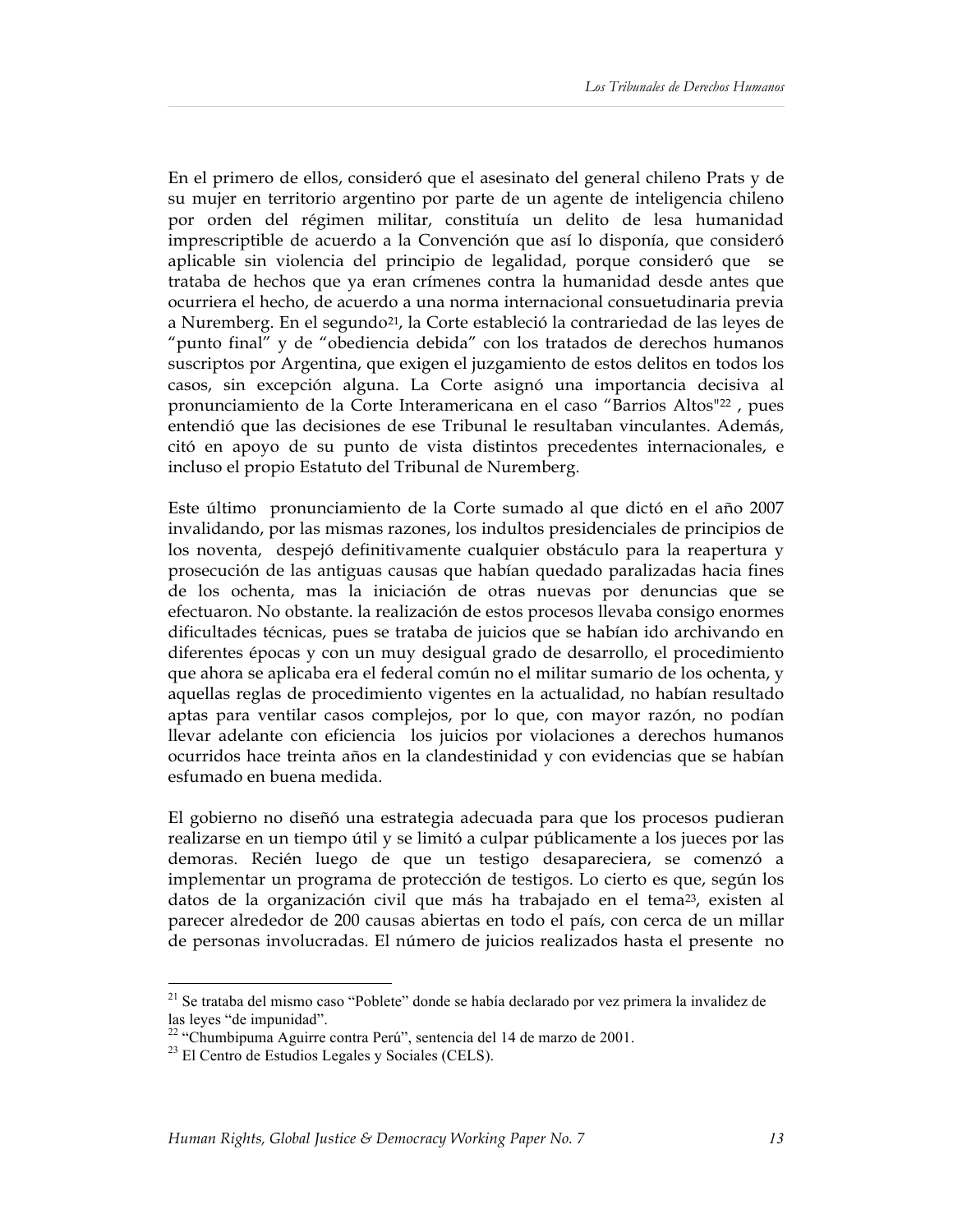ha sido importante y los condenados superan escasamente la decena. Estas demoras han comenzado a suscitar controversias, pues los defensores de los militares con prisión preventiva plantean, con razón, la violación de la garantía de permanecer en prisión antes de la sentencia en plazo razonable24.

La sociedad acompañó la reapertura de las causas, toda vez que percibía que la ausencia de juzgamientos había sido impuesta por la fuerza, y que no se había producido reconciliación alguna, aunque no se trata de un tema que ocupe, ni por asomo, las preocupaciones cotidianas de la población, se encuentra fuertemente instalada en la conciencia pública que durante la dictadura se cometieron gravísimas atrocidades, lo que otorga a los juicios una sólida base de legitimidad.

#### **6. EL INCONCLUSO BALANCE ARGENTINO**

El debate acerca de la eficacia y límites la justicia transicional, iniciado hace apenas dos décadas, se encuentra lejos de haberse agotado. Es preferible el perdón o el castigo?, qué rol desempeña la búsqueda de la verdad y la reparación a las víctimas?, hay soluciones universales o debe dejarse a cada sociedad enfrentar las deudas del pasado?, qué papel debe otorgarse al derecho internacional en la cuestión?, son interrogantes que no han encontrado respuestas pacíficas.

El caso argentino exhibe varias características salientes que lo destacan. Fue el primero que planteó soluciones distintas a los crímenes graves de una dictadura saliente y sus iniciativas dejaron huellas significativas en las diferentes ideas sobre cómo encarar la cuestión. Argentina comenzó con la verdad y una justicia limitada, prosiguió con perdón, olvido, reparación económica y más verdad, para finalizar buscando nuevamente una justicia integral. En los inicios no existía un derecho internacional de los derechos humanos consolidado, y se recurrió exclusivamente a las normas del derecho interno, en la actualidad se ha seguido a la letra el canon de procedimiento que han elaborado los organismos de control de las convenciones de derechos humanos, al punto que puede decirse que la Argentina ha resultado un alumno ejemplar para la recetas que se han efectuado internacionalmente sobre el punto.

<sup>&</sup>lt;sup>24</sup> En diciembre de 2008 la Cámara de Casación Penal dispuso la libertad de conocidos represores del centro clandestino "La Esma", por haber permanecido en prisión siete años sin juicio. El fallo fue apelado a la Corte pero suscitó una fuerte disputa pública acerca de la ineficiencia de las autoridades para organizar los juicios para que se realicen rápidamente.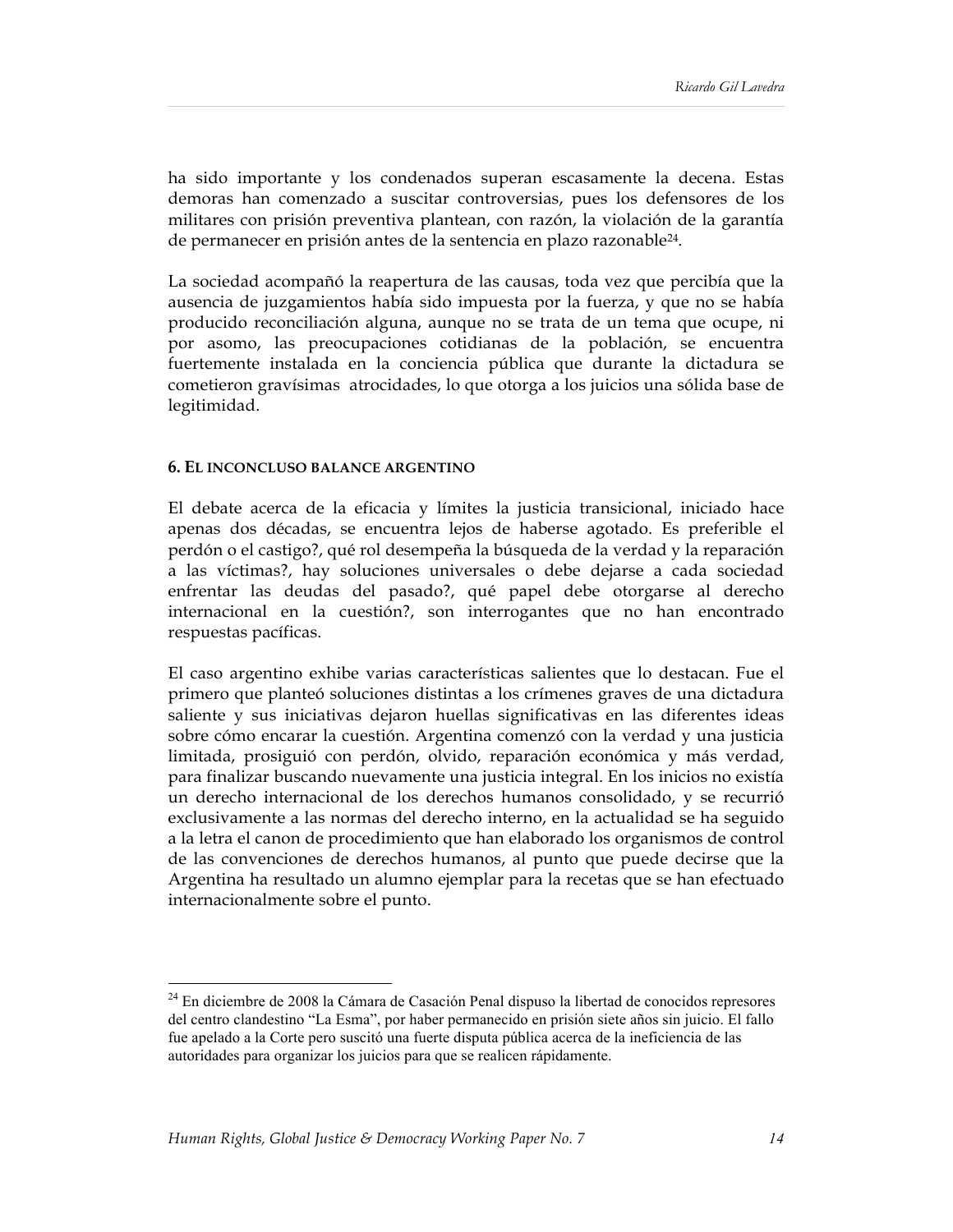Parece claro que las primeras medidas que se tomaron no bien recuperada la democracia, en especial el juicio a las juntas militares ha tenido un efecto muy positivo para la consolidación de la democracia argentina, Además de haber permitido certificar oficialmente los horrores cometidos, con lo que contribuyó decisivamente en el descubrimiento de la verdad, en haber satisfecho el principio cardinal de la democracia de igualdad ante la ley y de no impunidad del poderoso, el juicio significó una condena moral a los golpes de estado militares y a la prepotencia en el ejercicio del poder. Por estas razones ha quedado engarzado como una bisagra fundamental de la transición argentina25

Pero debe destacarse que el ciclo en la Argentina aún no ha terminado, y se encuentra abierto el final. Después de los juicios realizados hace veinte años, de reparar patrimonialmente a las víctimas y de buscar por distintos caminos la verdad, se intenta castigar ahora a todos los culpables. El tiempo transcurrido desde que los hechos se cometieron, treinta años, pareciera contradecir la hipótesis de Jon Elster de que la justicia puede obtenerse mejor si se realiza de modo inmediato a la realización de los hechos, pues el tiempo tiende a desvanecer las emociones y la memoria26.

De cualquier manera, todo proceso penal se sustenta en la legitimidad que posee para la población castigar el apartamiento a los valores que contiene una regla de convivencia que se estima valiosa. La realización de los juicios por los graves crímenes del pasado cuenta en la actualidad argentina con esa legitimidad. Pero, durará de modo indefinido?. Las demoras e inconvenientes en la realización de esos juicios no erosionará esa credibilidad pública?. Por otra parte, la ausencia de neutralidad y el involucramiento del gobierno del matrimonio Kirchner en el castigo a los represores, no conspirará negativamente cuando necesariamente se produzca el desgaste y la caída de ese gobierno?. Sólo el tiempo nos brindará la respuesta a estas inquietudes.

## **7. ¿ES CONVENIENTE LA OPCIÓN DE LA JUSTICIA?**

 <sup>25</sup> Al cumplirse 25 años de democracia el diario "Clarín" realizó una encuesta ciudadana acerca de los hechos mas importantes de este período, la gente ubicó al juicio a las juntas dentro de los primeros lugares (Clarín del 26 de octubre de 2008). Este relevamiento de opinión resulta contundente frente a la curiosa percepción de Jaime Malamud Goti de que los juicios erosionaron la autoridad de los jueces y no contribuyeron al afianzamiento de la democraca ("Terror y Justicia en la Argentina"Ed. De la Flor 2000, pág 169 y sigtas).

<sup>&</sup>lt;sup>26</sup> Ver "Memoria y Justicia Transicional", en Memoria y Derecho Penal, colección Más Derecho?, Bs. As. 2008, págs. 38 y 39, también en el mismo sentido ver "Rendición de Cuentas", trad. Zaidenwerg, Paidós 2006, p´sg. 257 y sigts.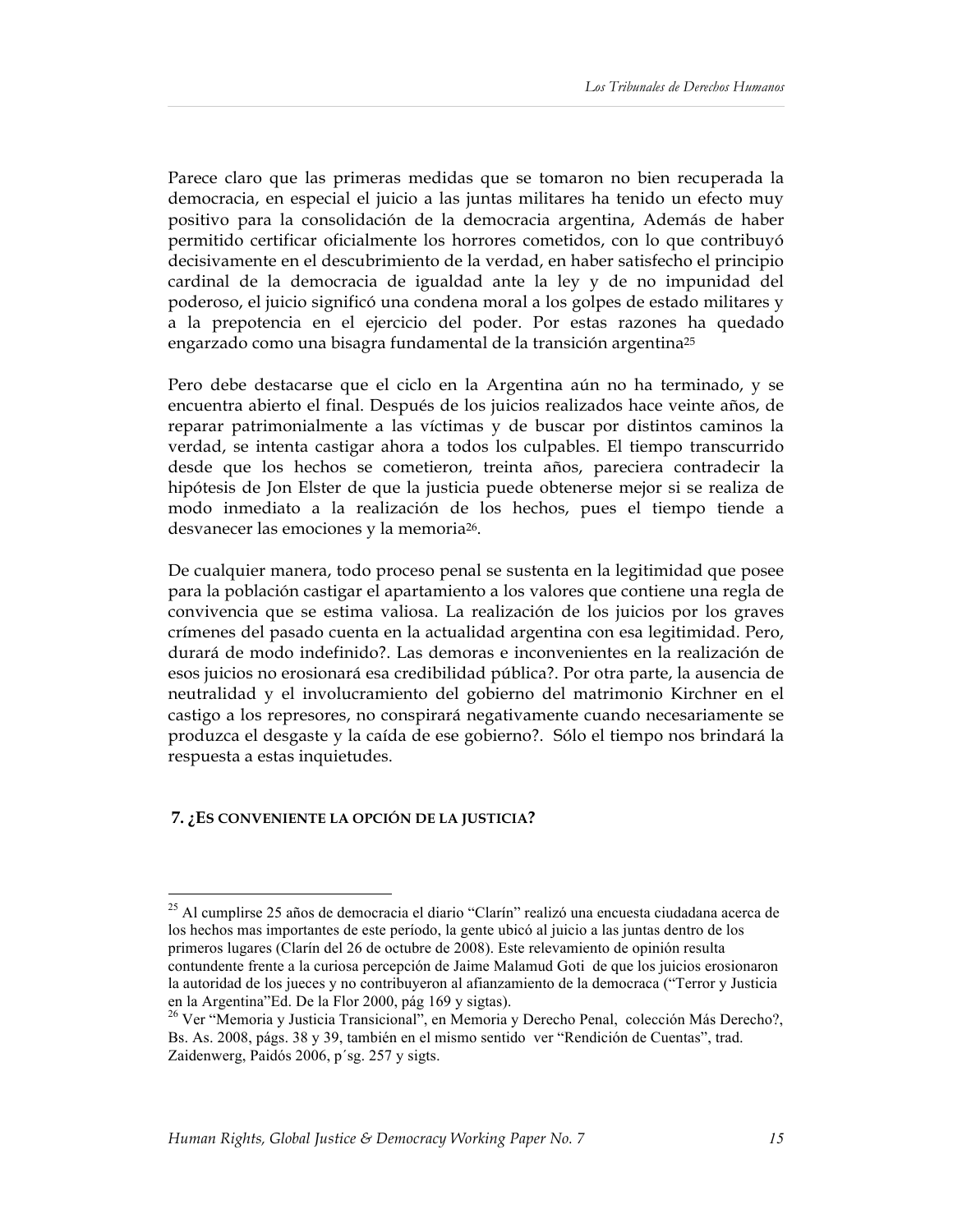Las reglas del derecho internacional de los derechos humanos, tal como han sido interpretadas por los órganos encargados de su aplicación, establecen que los delitos de lesa humanidad, habida cuenta de su gravedad, deben ser siempre juzgados, por lo que no pueden ser ni prescriptibles, ni amnistiables ni indultables. Es decir, que las obligaciones internacionales de los estados sólo se satisfacen, en este punto, si juzgan en todos los casos a los responsables de violaciones gravísimas a los derechos humanos.

La aplicación de este verdadero canon internacional conduce a que los países ineludiblemente deben seguir el camino de la justicia, esto es, investigar y juzgar a los autores. Como se vió en los apartados anteriores, la Corte Suprema de la Argentina ha aceptado integralmente este mandato.

No obstante, este rumbo no se encuentra exento de voces críticas, que esgrimen razones políticas, como morales o bien jurídicas, en contra de esta posición.

Es tradicional el punto de vista de Hanna Arendt, quien entiende que hay ofensas que escapan a la dimensión humana a las que Kant ha denominado el "mal radical", que no podemos ni castigar ni perdonar<sup>27</sup>. Respecto de la justicia transicional, Huntington piensa que deben evitarse las persecuciones penales porque son un desincentivo para la colaboración e integración de poderosos sectores de la sociedad y lo que hay que buscar es la reconciliación no la división28. En sentido similar, Juan Linz alude a los efectos deslegitimadores de una política que puede ser vista como de resentimiento29. Por su parte, Bruce Ackerman sostiene que no se debe dilapidar capital moral en la justicia correctiva sino aprovecharse el "momento constitucional" para establecer nuevas reglas institucionales para el futuro30.Malamud Goti cree que la justicia no es el camino adecuado para reconstruir la verdad y se mezcla irremediablemente con la venganza<sup>31</sup>.

A mi juicio, en sociedades como las latinoamericanas donde es muy débil el acatamiento a la ley, donde las autoridades tienden a colocarse por encima del orden jurídico, donde resulta lugar común la impunidad del poderoso, y existe una baja conciencia acerca de la vigencia irrestricta de derechos fundamentales, la justicia es la mejor opción o la preferible frente a la comisión de delitos que supongan violaciones graves a los derechos humanos.

 $27$  Ver "La condición humana",trad. Gil Novales, Paidós 1998, pág. 260

<sup>28</sup> Ver "La tercera ola", Paidós 1994, pág. 193 y sigts.

<sup>&</sup>lt;sup>29</sup> Ver "The breackdown of democratic regimes", Jonh Hopkins University Press 1978, pág. 42.<br><sup>30</sup> Ver "El futuro de la revolución liberal", Ariel 1996, págs. 77 y 78.<br><sup>31</sup> Ob. cit. Pág. 215 y sigts.